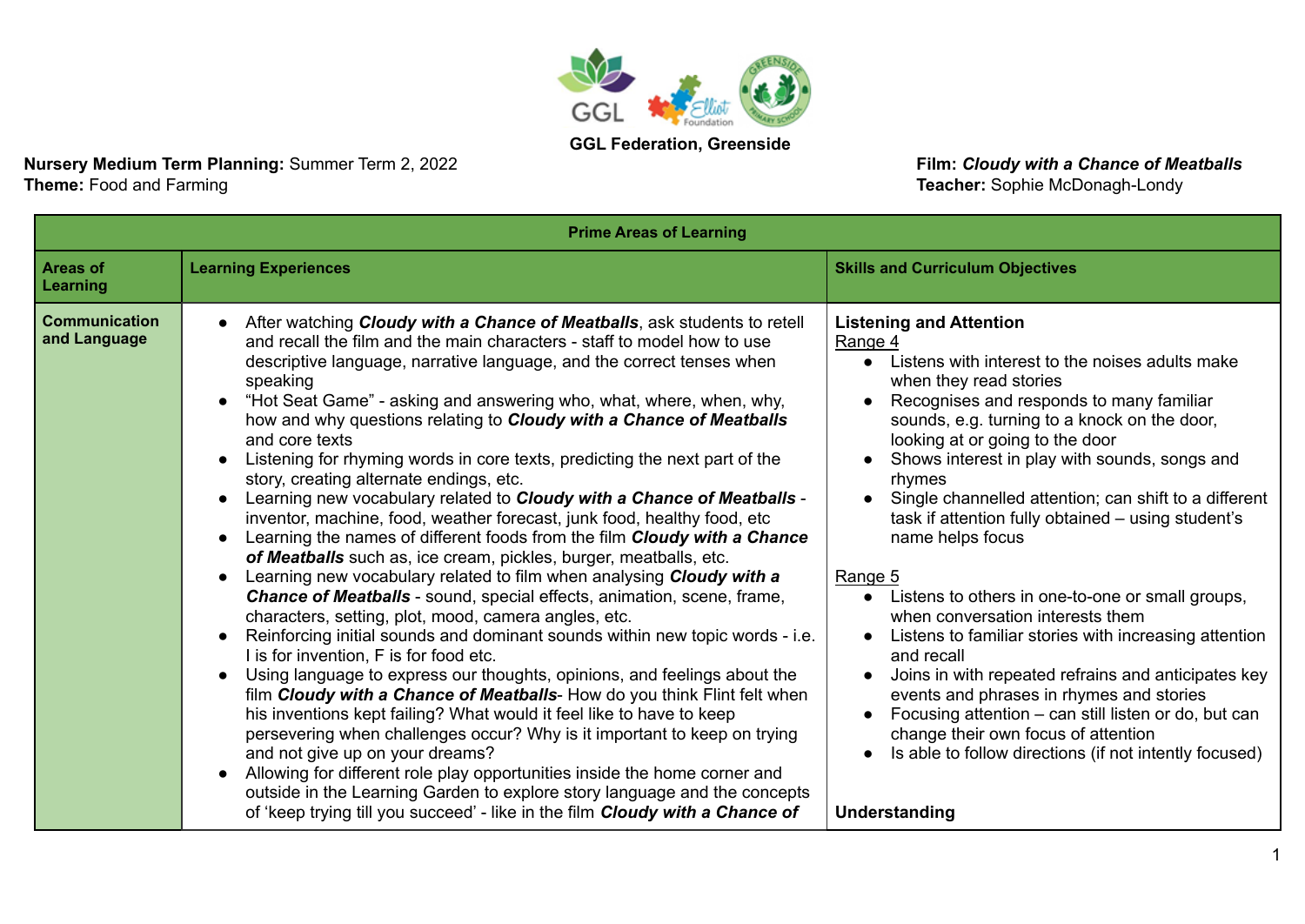*Meatballs* when Flint makes lots of mistakes but eventually succeeds in his abilities

- Comparing our core texts "They are the same because... They are different because…"
- Looking at different foods comparing and contrasting them as healthy or unhealthy and why?
- Using classifying language to discuss various foods and the food groups that they belong to - fruits, vegetables, grains, proteins, dairy, etc.
- Using mathematical language big, small, more, less, fewer, add, plus, subtract, minus, takeaway, equals, heavy, light, balanced, tall, short, half, double, first, second, third, etc.
- Using positional language next to, beside, in front of, behind, above, under, in between, on top, inside, etc.
- Students to use story sequencing language to describe the film *Cloudy with a Chance of Meatballs* and the different core texts: first, then, next, after that, finally
- Constant modelling of the correct past, present, and future tenses
- Talking about the need to care for and look after our environment, and soil the students can suggest how to do this (ie: compost, recycle, plant our own vegetables and fruit, etc.)
- Adults to model how to play cooperatively and use imaginative and creative language in the home corner or in small-world activities to inspire narrative role play scenarios
- Using classification language in the home corner these foods are fruits/ vegetables, they have proteins/vitamins, they are good for our bones/muscles, etc
- Thinking about what it would be like to be a vegetable growing in the soil and environment; what would you need for it to survive and thrive? The students will do a film review rating the film *Cloudy with a Chance of Meatballs* in stars and describe their favourite characters and their favourite scenes
- Introducing topic specific vocabulary related to naming different types of plants, vegetables, different types of compostable foods - vegetables, fruit, soil, plating, compost, organic, vegetation, carrot, rhubarb, etc.
- After screening *Cloudy with a Chance of Meatballs*, ask the students to retell the story and recall the film and its main characters, modelling how to use descriptive language and the correct tenses to discuss the film plot and main characters
- Using *Cloudy with a Chance of Meatballs* as a stimulus to discuss and understand the human impact on our environment and climate change

#### Range 4

- Identifies action words by following simple instructions, e.g. Show me jumping
- Beginning to understand more complex sentences, e.g. Put your toys away and then sit on the carpet
- Understands who, what, where in simple questions (e.g. Who's that? Who can? What's that? Where is?)
- Developing understanding of simple concepts (e.g. fast/slow, good/bad)

### Range 5

- Understands use of objects (e.g. Which one do we cut with?)
- Shows understanding of prepositions such as under, on top, behind by carrying out an action or selecting correct picture
- Responds to instructions with more elements, e.g. Give the big ball to me; collect up all the blocks and put them in the box
- Beginning to understand why and how questions

# **Speaking**

### Range 4

- Uses language to share feelings, experiences and thoughts
- Holds a conversation, jumping from topic to topic
- Learns new words very rapidly and is able to use them in communicating
- Uses a variety of questions (e.g. what, where, who)
- Uses longer sentences (e.g. Mummy gonna work)
- Beginning to use word endings (e.g. going, cats

- Beginning to use more complex sentences to link thoughts (e.g. using and, because)
- Able to use language in recalling past experiences
- Can retell a simple past event in correct order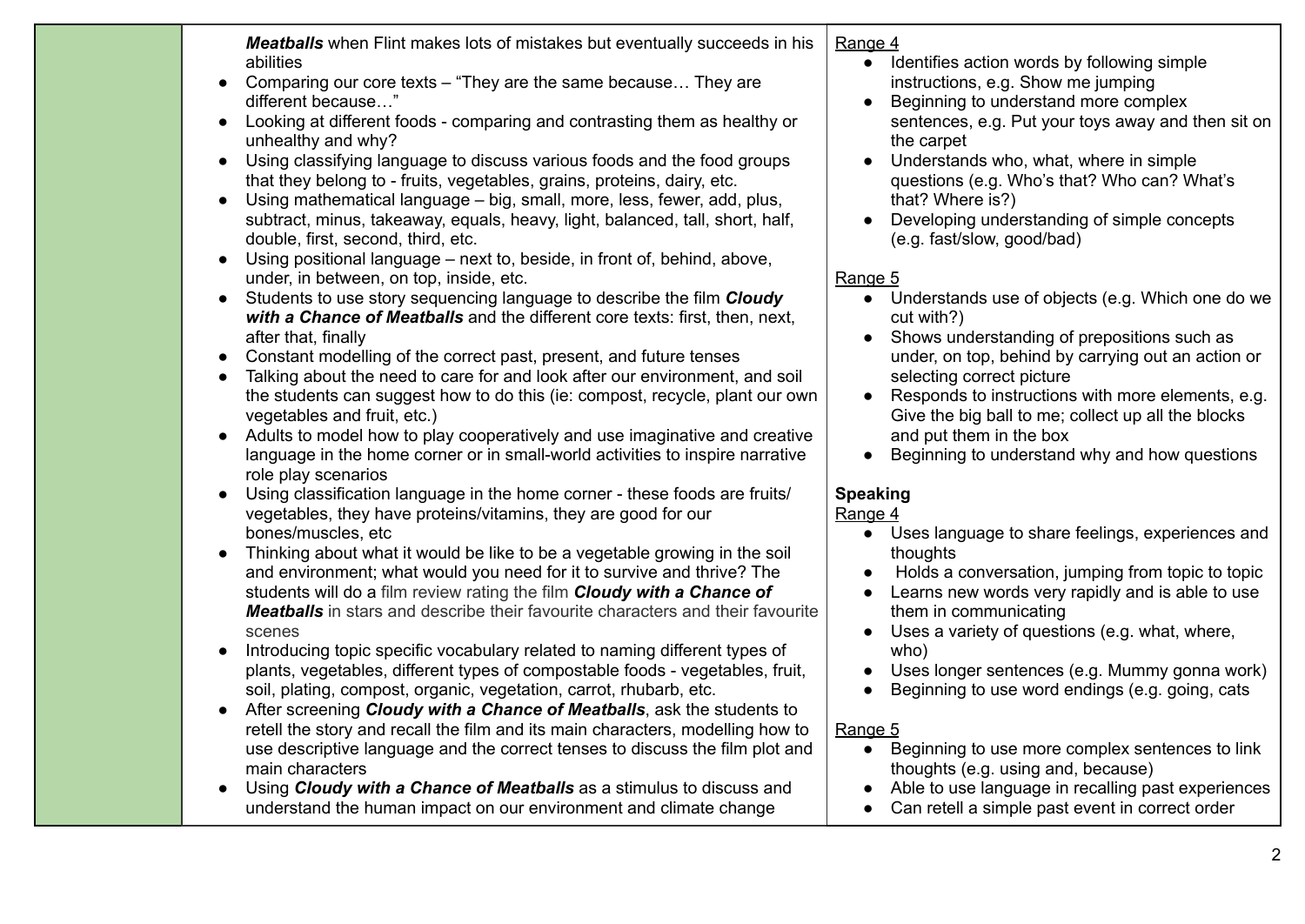|                                       | Using their senses, the students will examine different kinds of food - how<br>do they look? smell? hear? feel? taste? (link to the story "Handa's<br>Surprise")<br>Students will discuss and retell how to make bread using the iPads and the<br>Adobe Voice App<br>Asking the students to recall recent experiences – i.e. how they spent their<br>$\bullet$<br>half term holidays<br>Taste testing different kinds of vegetables and fruits; asking students to talk<br>$\bullet$<br>about and describe the differences that they see and taste - i.e. sweet, sour,<br>salty, rough, smooth, etc.<br>The home corner will be set up as a 'Greenside Grocers' for students to<br>investigate food and shopping at the supermarket, exploring their<br>understanding of the topic and key vocabulary<br>In their role play, the students will be encouraged to give voices to the<br>characters from the film Cloudy with a Chance of Meatballs, using<br>appropriate story language and film vocabulary                                                                                                                                                                                                                                                                                                                                                                                                                              | (e.g. went down slide, hurt finger)<br>Uses talk to explain what is happening and<br>anticipate what might happen next<br>Questions why things happen and gives<br>explanations. Asks e.g. who, what, when, how<br>Beginning to use a range of tenses (e.g. play,<br>$\bullet$<br>playing, will play, played)<br>Continues to make some errors in language (e.g.<br>$\bullet$<br>runned) and will absorb and use language they<br>hear around them in their community and culture •<br>Uses intonation, rhythm and phrasing to make the<br>meaning clear to others<br>Talks more extensively about things that are of<br>particular importance to them<br>Builds up vocabulary that reflects the breadth of<br>$\bullet$<br>their experiences<br>Uses talk in pretending that objects stand for<br>something else in play, e.g. This box is my castle                                                             |
|---------------------------------------|----------------------------------------------------------------------------------------------------------------------------------------------------------------------------------------------------------------------------------------------------------------------------------------------------------------------------------------------------------------------------------------------------------------------------------------------------------------------------------------------------------------------------------------------------------------------------------------------------------------------------------------------------------------------------------------------------------------------------------------------------------------------------------------------------------------------------------------------------------------------------------------------------------------------------------------------------------------------------------------------------------------------------------------------------------------------------------------------------------------------------------------------------------------------------------------------------------------------------------------------------------------------------------------------------------------------------------------------------------------------------------------------------------------------------------------|-------------------------------------------------------------------------------------------------------------------------------------------------------------------------------------------------------------------------------------------------------------------------------------------------------------------------------------------------------------------------------------------------------------------------------------------------------------------------------------------------------------------------------------------------------------------------------------------------------------------------------------------------------------------------------------------------------------------------------------------------------------------------------------------------------------------------------------------------------------------------------------------------------------------|
| <b>Physical</b><br><b>Development</b> | Manipulating clay, plasticine, playdough, etc. related to the film Cloudy with<br>a Chance of Meatballs- i.e. making their own foods, building their own food<br>weather machine, etc.<br>Creating large artwork in the Learning Garden with chalk to develop gross<br>motor skills - drawing different foods and farm animals, etc.<br>The students will be encouraged to move like different animals and food<br>$\bullet$<br>experimenting with different heights and levels. - i.e. roll like an apple, walk<br>and moo like a cow. Then act out different roles and scenarios - i.e. picking<br>apples off of a tree, ploughing the field on the farmer's tractor, harvesting<br>potatoes from under the ground, etc.<br>Using props to help the students move $-$ i.e. experimenting with hoops for<br>$\bullet$<br>steering wheels on a tractor or balancing baskets on their heads to collect<br>their food (like in the story "Handa's Surprise")<br>Nursery staff to model how to hold a pencil, chalk, pens, and paint brush<br>correctly.<br>Handwriting activities - Jarman patterns, letter formation, and number<br>formation practice<br>Fine motor skill activities - finger painting, feathers, foil, zips, buttons and<br>$\bullet$<br>fasteners on clothes, use of scissors, etc.<br>Threading patterns of foods with ribbon and string<br>$\bullet$<br>Students encouraged to mash, peel and chop different foods | <b>Moving and Handling</b><br>Range 4<br>Sits up from lying down, stands up from sitting and<br>$\bullet$<br>squats with steadiness to rest or play with object<br>on the ground, and rises to feet without using<br>hands<br>Sits comfortably on a chair with both feet on the<br>ground<br>Runs safely on whole foot<br>$\bullet$<br>Moves in response to music, or rhythms played on<br>instruments such as drums or shakers<br>Jumps up into the air with both feet leaving the<br>floor and can jump forward a small distance<br>Begins to walk, run and climb on different levels<br>and surfaces<br>Begins to understand and choose different ways of<br>moving<br>Kicks a stationary ball with either foot, throws a<br>ball with increasing force and accuracy and starts<br>to catch a large ball by using two hands and their<br>chest to trap it<br>Climbs up and down stairs by placing both feet on |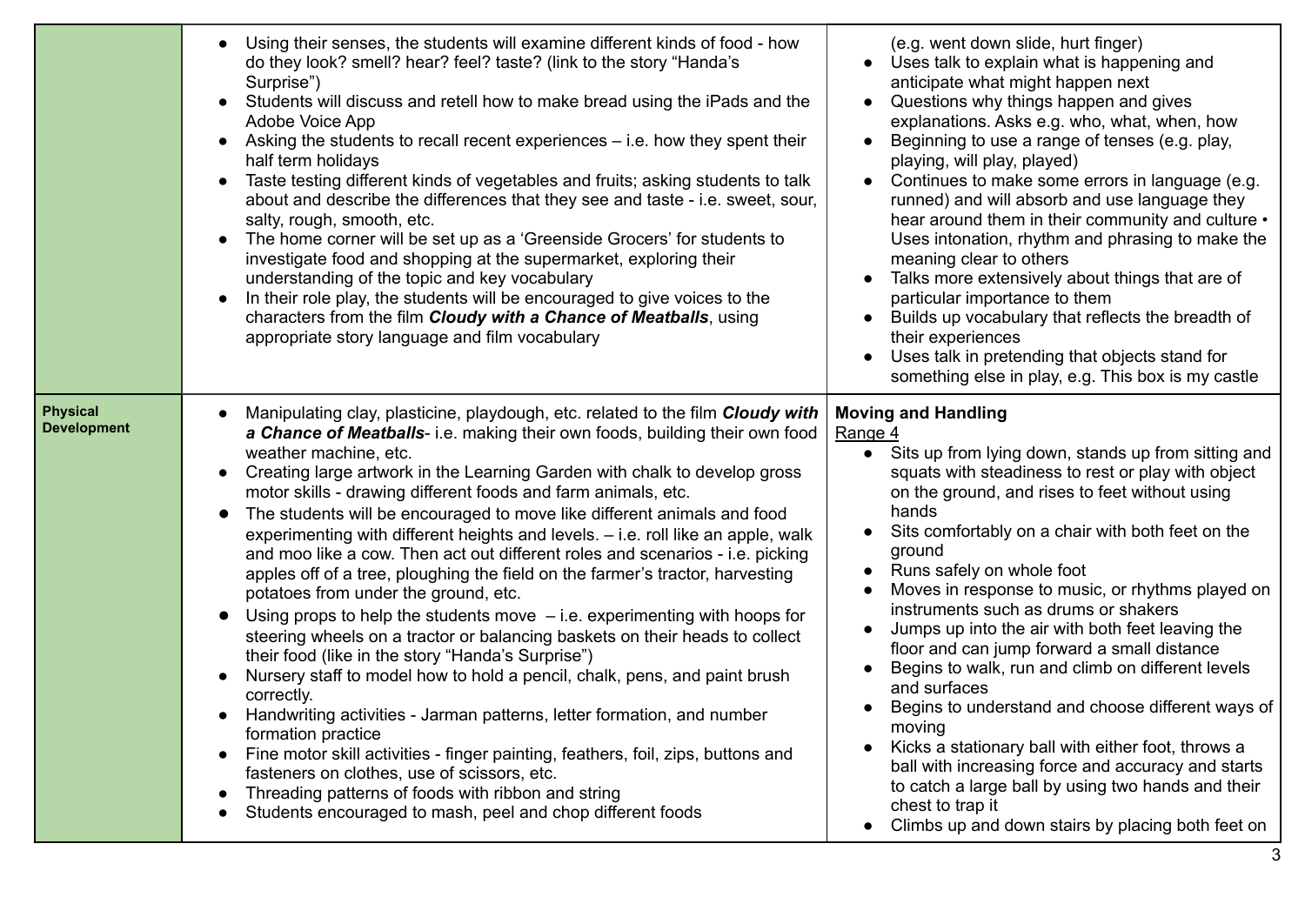- Students will try the different fruits featured in Handa's Surprise and name them
- Students will learn about food safety in the kitchen and hygiene standards
- Students will learn how to use various kitchen tools safely and appropriately when cooking or baking
- Ribbons and chalks available in the Learning Garden to encourage letter formation and different shapes
- Managing risks in the Learning Garden, learning to climb the equipment safely and using gardening tools appropriately
- Encouraging the students to tie their own shoelaces, zip up their own coats, and fasten their own buttons as part of their fine motor skills and independent self-care
- Students will have an open snack bar in the morning, where they will be encouraged to eat healthy foods of their choosing, discussing what is good for their body and what their body needs to give them further energy for the school day
- Discussing the importance of oral hygiene like brushing your teeth and visiting the dentist regularly to promote good health and self-care
- P.E. Focus: Sports Day Athletics (i.e. javelin, hurdles, relay race)
- After watching *Cloudy with a Chance of Meatballs*, students will be encouraged to talk about why it is important to look after crops, flowers, plants and their importance to the environment - they provide us with food, they provide oxygen, other animals rely on the food too, etc.
- Discussing the importance of drinking lots of water to stay hydrated and bathing regularly to promote good health and self-care
- Fine motor skills using scissors to cut out different food items, shapes and patterns – i.e. small circles of green peas, wiggly lines for spaghetti, triangles for pizza and sandwich bases, different shapes for pizza toppings
- Making junk art or recycled art
- Riding bikes and trikes in the Learning Garden
- Going on an 'herb hunt' in the learning garden using our senses to describe the different plants and herbs that we discover - What do they smell like? What do they taste like? What do they look like?

each step while holding a handrail for support

- Uses wheeled toys with increasing skill such as pedalling, balancing, holding handlebars and sitting astride
- May be beginning to show preference for dominant hand and/or leg/foot
- Turns pages in a book, sometimes several at once
- Shows increasing control in holding, using and manipulating a range of tools and objects such as tambourines, jugs, hammers, and mark making tools
- Holds mark-making tools with thumb and all fingers

#### Range 5

- Climbs stairs, steps and moves across climbing equipment using alternate feet. Maintains balance using hands and body to stabilise
- Walks down steps or slopes whilst carrying a small object, maintaining balance and stability
- Runs with spatial awareness and negotiates space successfully, adjusting speed or direction to avoid obstacles
- Can balance on one foot or in a squat momentarily, shifting body weight to improve stability
- Can grasp and release with two hands to throw and catch a large ball, beanbag or an object
- Creates lines and circles pivoting from the shoulder and elbow
- Manipulates a range of tools and equipment in one hand, tools include paintbrushes, scissors, hairbrushes, toothbrush, scarves or ribbons

### **Health and Self-Care**

- Very energetic in short bursts and needs time for rest and calm with at least three hours of a day of exercise including moderate- to vigorous-intensity physical activity, spread throughout the day
- Needs to sleep for 10–13 hours in a 24-hour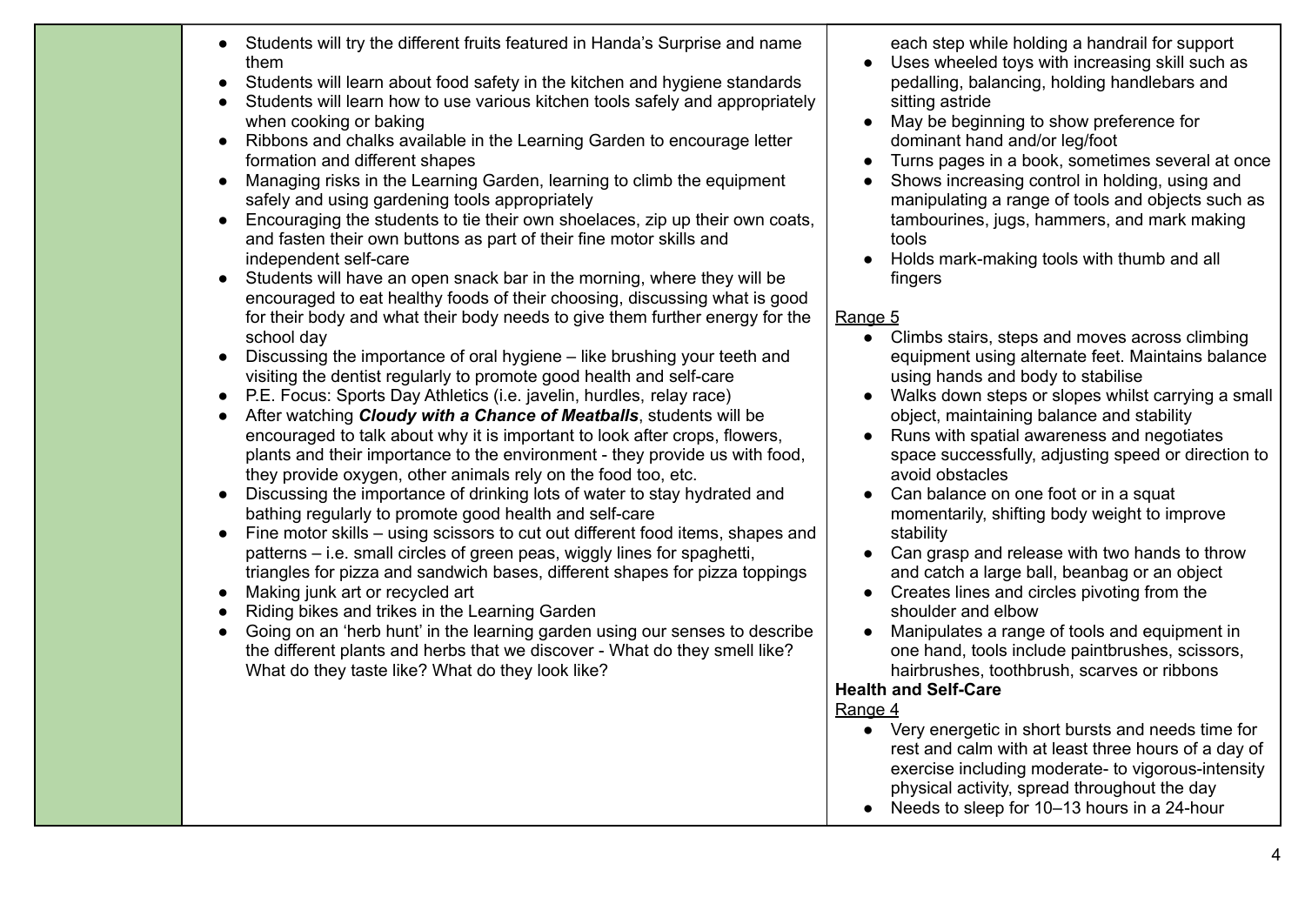period which may include a nap, with regular sleep and wake-up times

- Feeds self competently
- Can hold a cup with two hands and drink well without spilling
- Develops some independence in self-care and shows an awareness of routines such as handwashing or teeth cleaning but still often needs adult support
- Develops increasing understanding of and control of the bowel and bladder urges and starts to communicate their need for the preferred choice of potty or toilet
- Able to help with and increasingly independently put on and take off simple clothing items such as hats, unzipped jackets, wellington boots
- Begins to recognise danger and seeks the support and comfort of significant adults
- Can increasingly express their thoughts and emotions through words as well as continuing to use facial expressions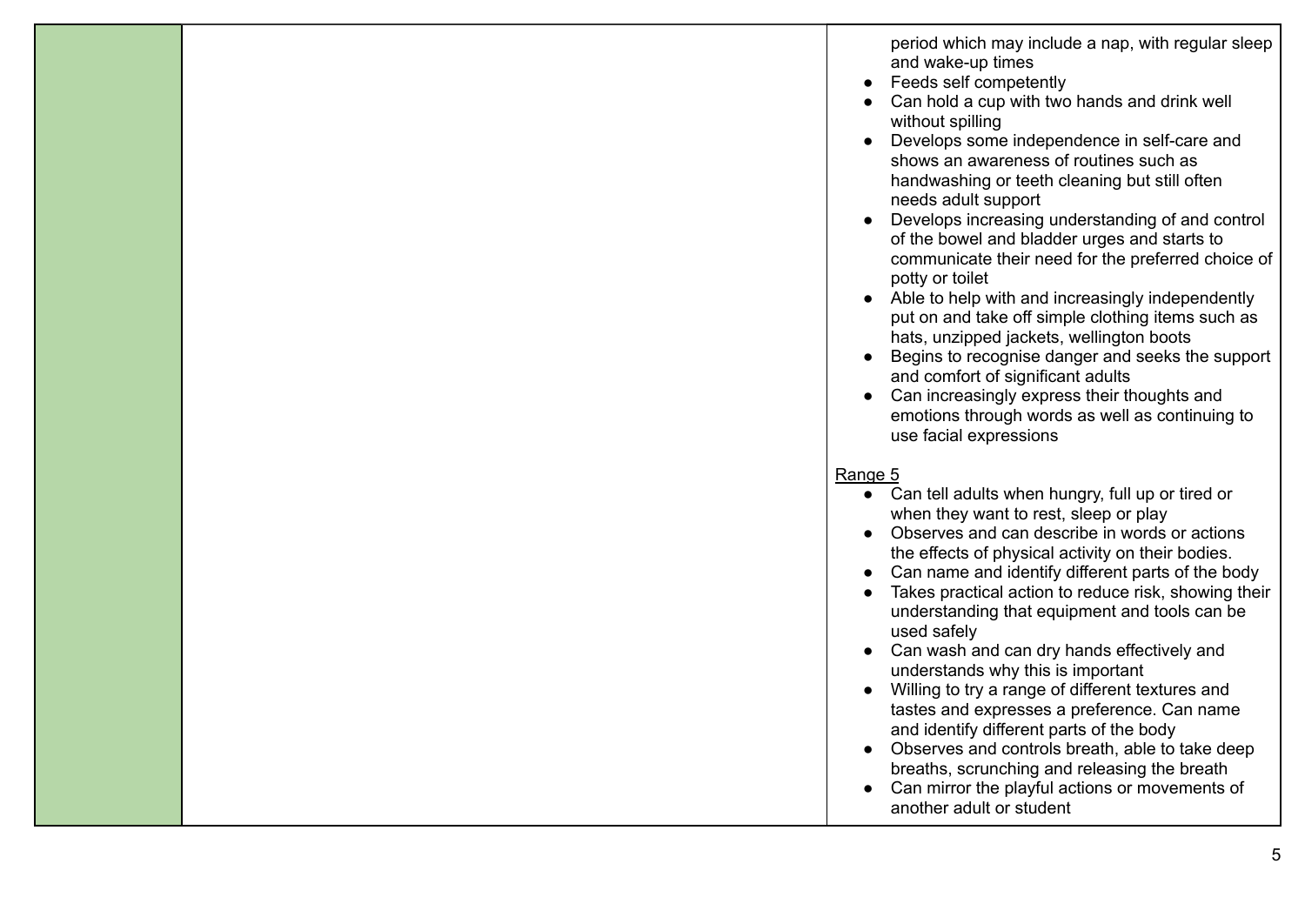|                                                                         |                                                                                                                                                                                                                                                                                                                                                                                                                                                                                                                                                                                                                                                                                                                                                                                                                                                                                                                                                                                                                                                                                                                                                                                                                                                                                                                                                                                                                                                                                                                                                                                                                                                                                                                                                                                                                                                                                        | Working towards a consistent, daily pattern in<br>relation to eating, toileting and sleeping routines<br>and understands why this is important<br>Gains more bowel and bladder control and can<br>attend to toileting needs most of the time<br>themselves.<br>Dresses with help, e.g. puts arms into open<br>fronted coat or shirt when held up, pulls up own trousers,<br>and pulls up zipper once it is fastened at the bottom                                                                                                                                                                                                                                                                                                                                                                                                                                                                                                                                                                                                                                                                                                                                                                                                                                                                                                                           |
|-------------------------------------------------------------------------|----------------------------------------------------------------------------------------------------------------------------------------------------------------------------------------------------------------------------------------------------------------------------------------------------------------------------------------------------------------------------------------------------------------------------------------------------------------------------------------------------------------------------------------------------------------------------------------------------------------------------------------------------------------------------------------------------------------------------------------------------------------------------------------------------------------------------------------------------------------------------------------------------------------------------------------------------------------------------------------------------------------------------------------------------------------------------------------------------------------------------------------------------------------------------------------------------------------------------------------------------------------------------------------------------------------------------------------------------------------------------------------------------------------------------------------------------------------------------------------------------------------------------------------------------------------------------------------------------------------------------------------------------------------------------------------------------------------------------------------------------------------------------------------------------------------------------------------------------------------------------------------|-------------------------------------------------------------------------------------------------------------------------------------------------------------------------------------------------------------------------------------------------------------------------------------------------------------------------------------------------------------------------------------------------------------------------------------------------------------------------------------------------------------------------------------------------------------------------------------------------------------------------------------------------------------------------------------------------------------------------------------------------------------------------------------------------------------------------------------------------------------------------------------------------------------------------------------------------------------------------------------------------------------------------------------------------------------------------------------------------------------------------------------------------------------------------------------------------------------------------------------------------------------------------------------------------------------------------------------------------------------|
| Personal, Social, &<br><b>Emotional</b><br><b>Development</b><br>(PSED) | • Continuation of the 'Golden Rules' and reinforcement during student initiated<br>play<br>• SMSC weekly topics and themes<br>$\bullet$ E-safety<br>• Students will work together to cook different things each week, working in<br>different small groups.<br>• The students will discuss healthy food choices and how foods support our<br>growth and development in different ways<br>• Students will be encouraged to make relationships with others in the home<br>corner, negotiating problems with them and taking account of what they say.<br>• Students to recall how they felt after watching Cloudy with a Chance of<br>Meatballs- Should students always do as they're told? Why? Or why not? How<br>is Flint seen as a nuisance to the community? Would you do the same in his<br>position? Why or why not? What might you do differently?<br>• The students will discuss healthy food choices and how healthy foods support<br>our growth and development in different ways<br>• The students will discuss how they can minimise food waste in order to have a<br>more positive impact on the environment<br>Talking about how fortunate we are in London and that not everyone in the world<br>$\bullet$<br>has access to clean water and healthy food - is there anything that we can do to<br>help them?<br>Talking to the students about how it feels when we can share our food and cook<br>for others<br>• Looking at Flint's community within <i>Cloudy with a Chance of Meatballs</i> and<br>discussing how our friends can influence our actions – What do Flint's family<br>and friends want out of him?<br>Examining the opening scene in Cloudy with a Chance of Meatballs, the<br>$\bullet$<br>students will explore how our behaviour impacts on others. The students will<br>play 'Conscience Ally' and ask - How can we help each other feel good? What | <b>Making Relationships</b><br>Range 4<br>Builds relationships with special people but may<br>$\bullet$<br>show anxiety in the presence of strangers<br>Is becoming more able to separate from their<br>close carers and explore new situations with<br>support and encouragement from another familiar<br>adult<br>Shows some understanding that other people<br>have perspectives, ideas and needs that are<br>different to theirs, e.g. may turn a book to face you<br>so you can see it<br>Shows empathy and concern for people who are<br>special to them by partially matching others'<br>feelings with their own, e.g. may offer a student a<br>toy they know they like<br>Is beginning to be able to cooperate in favourable<br>situations, such as with familiar people and<br>environments and when free from anxiety<br>Seeks out others to share experiences with and<br>may choose to play with a familiar friend or a<br>student who has similar interest<br>Range 5<br>Seeks out companionship with adults and other<br>$\bullet$<br>students, sharing experiences and play ideas<br>Uses their experiences of adult behaviours to<br>guide their social relationships and interactions<br>Shows increasing consideration of other people's<br>needs and gradually more impulse control in<br>favourable conditions, e.g. giving up a toy to |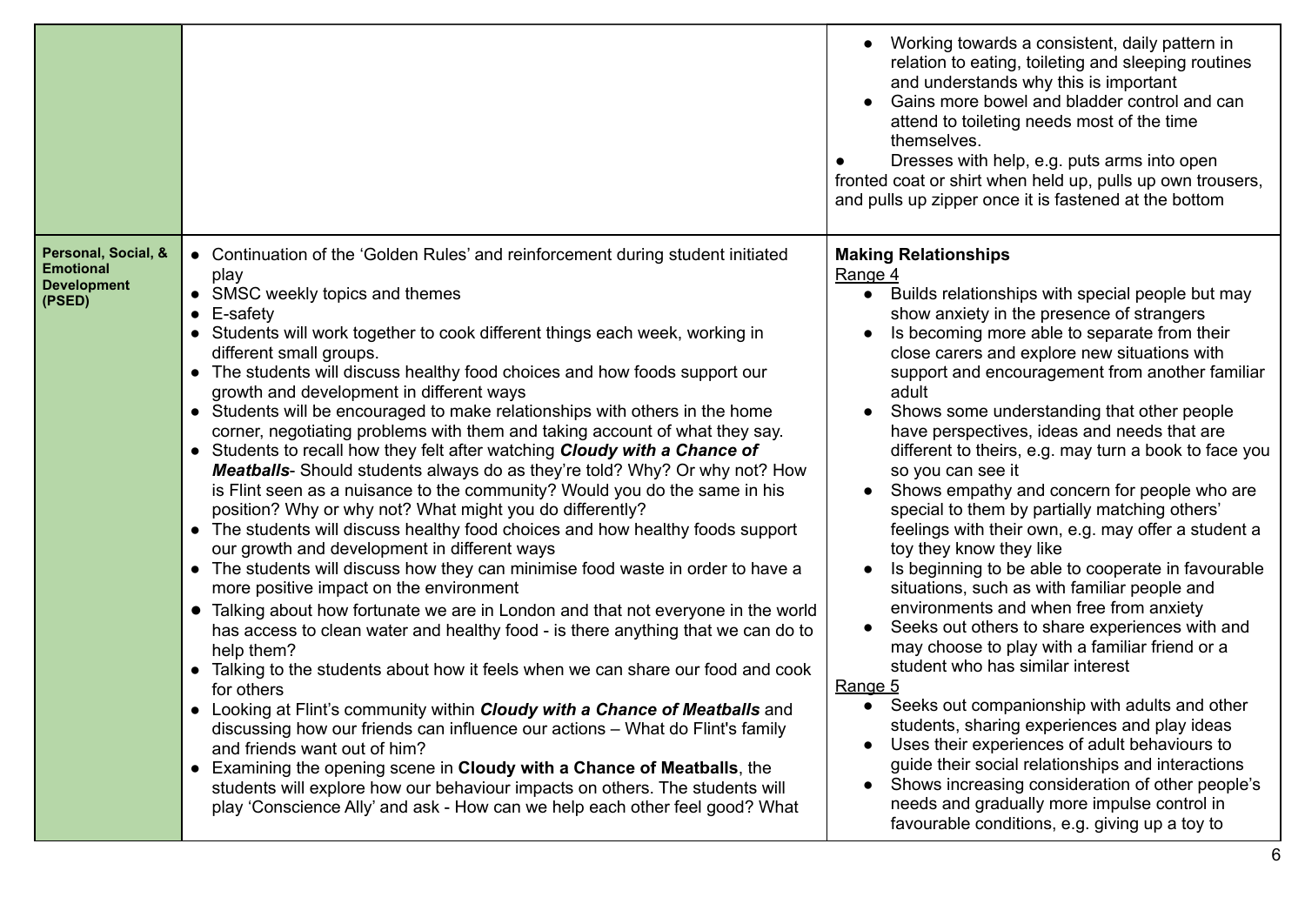makes each of us individual? Would they ever need to worry about being hungry? What can the townspeople do with all the extra food?

- Examining the different personalities and traits of the characters of *Cloudy with a Chance of Meatballs* and core texts
- Using the film *Cloudy with a Chance of Meatballs* as a stimulus, the students will discuss migration. Have you ever had to move to a new place? How did you feel about leaving your friends and family? Why do people move? Do they move because they want to or because they have to? Why would it be difficult for someone to adjust to living in a new place? How do you feel about moving to Reception?
- Listening carefully to how music and sound effects are used in the film *Cloudy with a Chance of Meatballs*- i.e. what does it sound like when the machine is making the different foods? What sounds can you hear in the streets? How are they different from the sounds that we hear where we live? How do these sounds make us feel? Why?
- Looking at different environments comparing our Shepherd's Bush community to the community in **Cloudy with a Chance of Meatballs**- How are they similar? How are they different?
- Talking about respect respect for the farmers and the environment and understanding the consequences of not respecting them or the environment, like the humans over consuming and wasting good food
- Retelling the core texts through role play activities, practising how to take turns and work cooperatively together to create a shared narrative
- Comparing characters from the different core texts and the film *Cloudy with a Chance of Meatballs*, students will be encouraged to think about who is special to them and why (i.e. their friends and family)
- At our 'Sharing Picnic', students will be encouraged to share their food that they've brought with their friends, and discuss the importance of that food to them. Students will be encouraged to try new things, and connect with their friends through food.
- Describe how food can keep our teeth and bones healthy and ask the students if there are any foods that will not keep our teeth so healthy - how would our dentist feel if we ate sweets everyday? What would happen to our teeth?

another who wants it

- Practises skills of assertion, negotiation and compromise and looks to a supportive adult for help in resolving conflict with peers
- Enjoys playing alone, alongside and with others, inviting others to play and attempting to join others' play

# **Sense of Self**

### Range 4

- Knows their own name, their preferences and interests and is becoming aware of their unique abilities
- Is developing an understanding of and interest in differences of gender, ethnicity and ability
- Shows a sense of autonomy through asserting their ideas and preferences and making choices and decisions
- Experiments with their own and other people's views of who they are through their play, through trying out different behaviours, and the way they talk about themselves
- Is gradually learning that actions have consequences but not always the consequences the student hopes for

- Is becoming more aware of the similarities and differences between themselves and others in more detailed ways and identifies them self in relation to social groups and to their peers
- Is sensitive to others' messages of appreciation or criticism
- Enjoys a sense of belonging through being involved in daily tasks
- Is aware of being evaluated by others and begin to develop ideas about themselves according to the messages they hear from others
- Shows their confidence and self-esteem through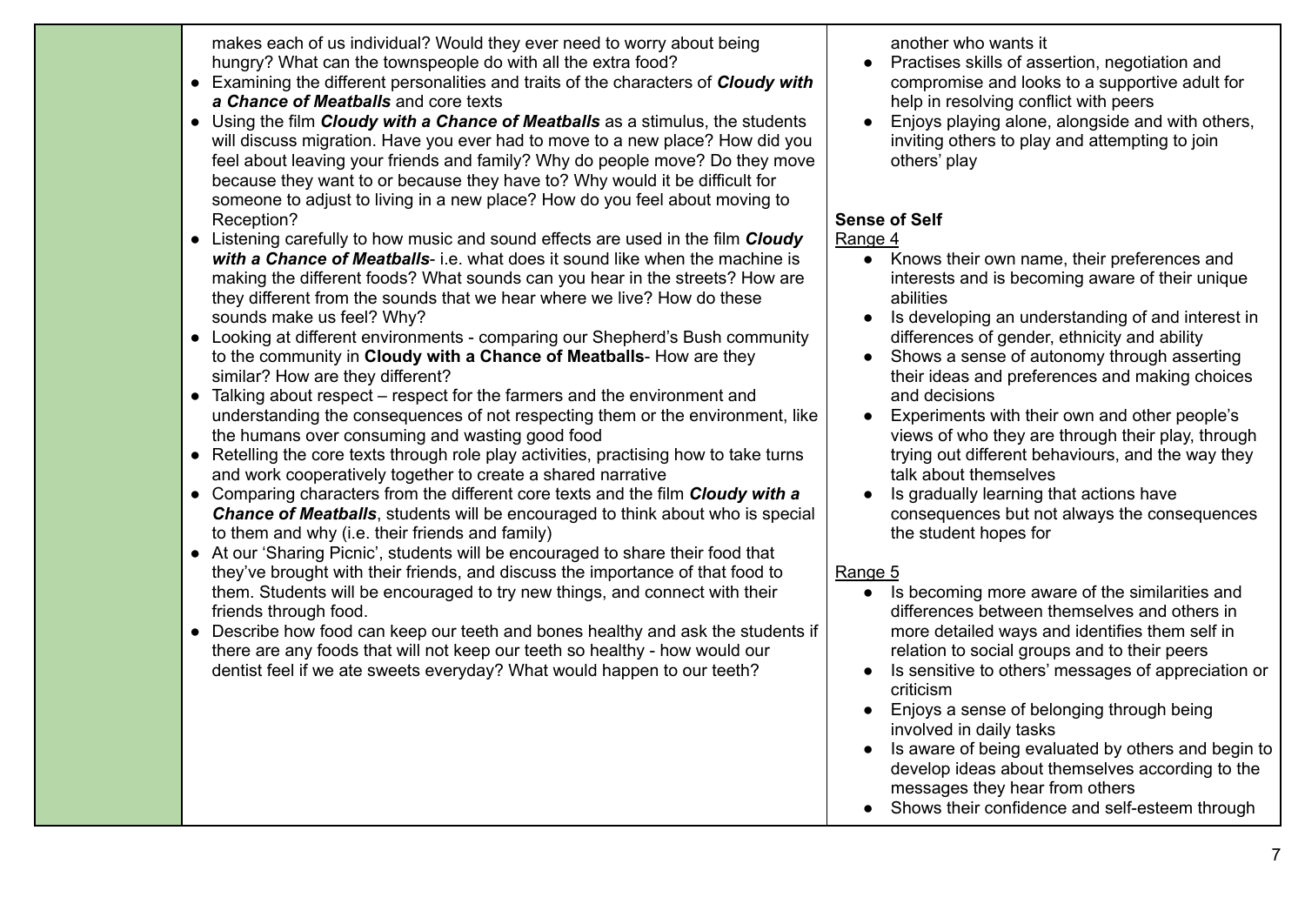being outgoing towards people, taking risks and trying new things or new social situations and being able

#### **Understanding Emotions**

Range 4

- Expresses the self-aware emotions of pride and embarrassment as well as a wide range of other feeling
- Can feel overwhelmed by intense emotions, resulting in an emotional collapse when frightened, frustrated, angry, anxious or overstimulated
- Is becoming able to think about their feelings as their brain starts to develop the connections that help them manage their emotions
- Seeks comfort from familiar adults when needed and distracts themselves with a comfort object when upset
- Responds to the feelings of others, showing concern and offering comfort
- May recognise that some actions can hurt or harm others and begins to stop themselves from doing something they should not do, in favourable conditions
- Participates more in collective cooperation as their experience of routines and understanding of some boundaries grows

#### Range 5

 $\bullet$  Expresses a wide range of feelings in their interactions with others and through their behaviour and play, including excitement and anxiety, guilt and self-doubt ● May exhibit increased fearfulness of things like the dark or monsters etc and possibly have nightmares ● Talks about how others might be feeling and responds according to their his understanding of the other person's needs and wants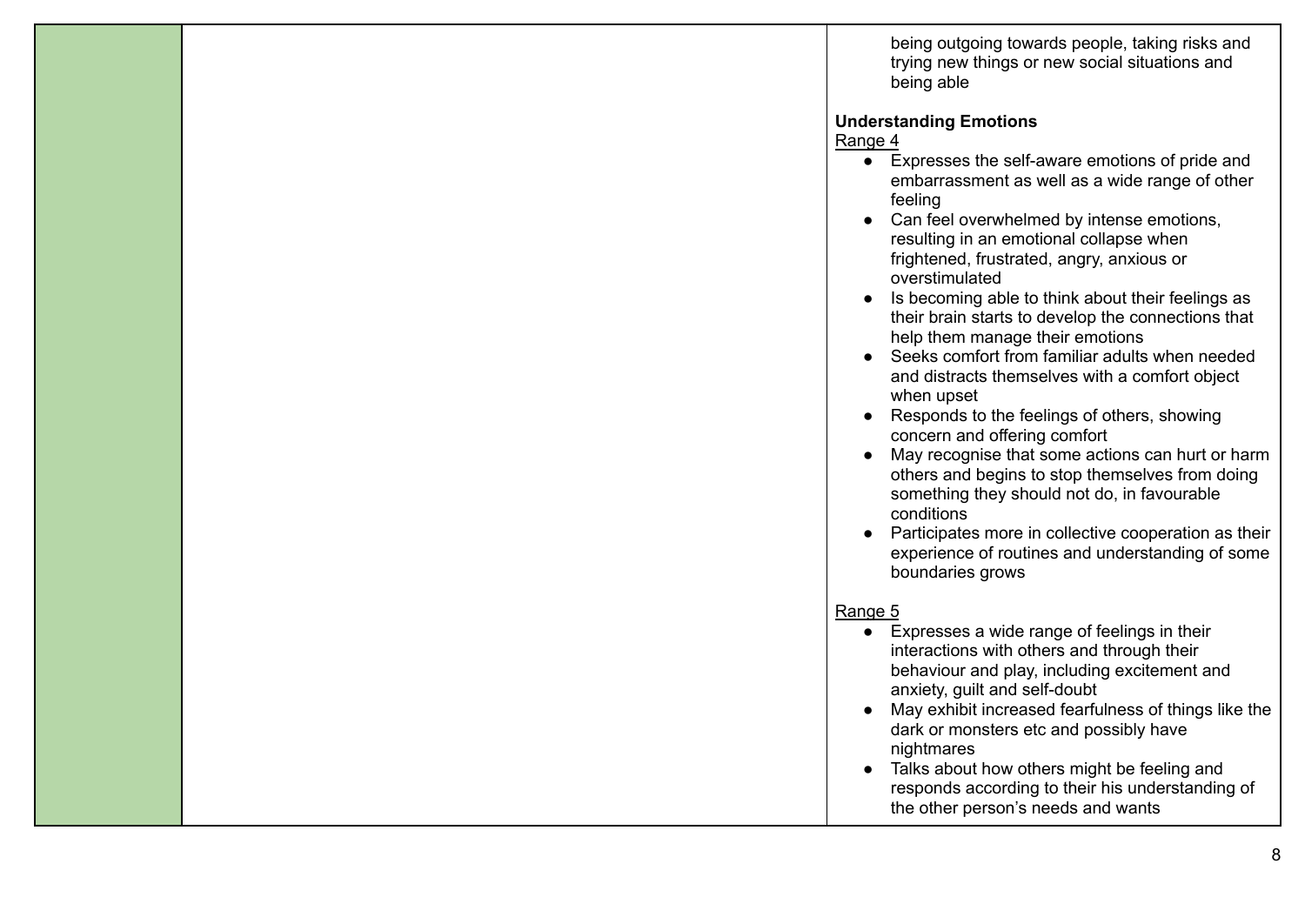|                 |                                                                                                                                                                                                                                                                                                                                                                                                                                                                                                                                                                                                                                                                                                                                                                                                                                                                                                                                                                                                                                                                                                                                                                                                                                                                                                                                                                                                                                                                                                                                                                                                                                                                                                  | Is more able to recognise the impact of their her<br>choices and behaviours/actions on others and<br>knows that some actions and words can hurt<br>others' feelings<br>Understands that expectations vary depending on<br>different events, social situations and changes in<br>routine, and becomes more able to adapt their<br>behaviour in favourable conditions                                                                                                                                                                                                                                                                                                                                                                                                                                                                                                                                                                                                                                                                                                                                                                                                                                                                                               |
|-----------------|--------------------------------------------------------------------------------------------------------------------------------------------------------------------------------------------------------------------------------------------------------------------------------------------------------------------------------------------------------------------------------------------------------------------------------------------------------------------------------------------------------------------------------------------------------------------------------------------------------------------------------------------------------------------------------------------------------------------------------------------------------------------------------------------------------------------------------------------------------------------------------------------------------------------------------------------------------------------------------------------------------------------------------------------------------------------------------------------------------------------------------------------------------------------------------------------------------------------------------------------------------------------------------------------------------------------------------------------------------------------------------------------------------------------------------------------------------------------------------------------------------------------------------------------------------------------------------------------------------------------------------------------------------------------------------------------------|-------------------------------------------------------------------------------------------------------------------------------------------------------------------------------------------------------------------------------------------------------------------------------------------------------------------------------------------------------------------------------------------------------------------------------------------------------------------------------------------------------------------------------------------------------------------------------------------------------------------------------------------------------------------------------------------------------------------------------------------------------------------------------------------------------------------------------------------------------------------------------------------------------------------------------------------------------------------------------------------------------------------------------------------------------------------------------------------------------------------------------------------------------------------------------------------------------------------------------------------------------------------|
|                 |                                                                                                                                                                                                                                                                                                                                                                                                                                                                                                                                                                                                                                                                                                                                                                                                                                                                                                                                                                                                                                                                                                                                                                                                                                                                                                                                                                                                                                                                                                                                                                                                                                                                                                  |                                                                                                                                                                                                                                                                                                                                                                                                                                                                                                                                                                                                                                                                                                                                                                                                                                                                                                                                                                                                                                                                                                                                                                                                                                                                   |
| <b>Literacy</b> | Core Texts:<br>$\bullet$<br><b>Oliver's Vegetables</b><br>Handa's Surprise<br>The Tiger Who Came to Tea<br><b>Shopping Basket</b><br><b>Farmer Duck</b><br>In the book corner, students will be provided with fiction as well as<br>$\bullet$<br>nonfiction texts featuring food and farming. Alongside an adult, the students<br>will be encouraged to talk about the differences and how they know if<br>something is a fiction or a nonfiction text<br>The students will be prompted to sequence Cloudy With a Chance of<br>$\bullet$<br><b>Meatballs</b> book, using illustrations from the book as stimulus for<br>recollection<br>Daily Phonics: focusing on Phase 2 sounds and using our phonics<br>$\bullet$<br>knowledge to independently write words, captions and CVC words<br>Phase 2 Sounds: s, a, t, i p n, c, k, ck, e, h, r, m, d, g, o, u, l, f, b, ff, ll, ss<br>Phase 3 Sounds: ch, sh, th, ng, ai, ee, igh, oa, oo, ar, or, ur, ow, oi, ear, air,<br>$\bullet$<br>ure, er<br>Phase 2 Tricky Words & High Frequency Words: I, no, go, to, the, into.<br>$\bullet$<br>Phase 3 Tricky Words & High Frequency Words: he, she, you, we, all, are,<br>$\bullet$<br>was, me, be, they, my<br>Making phonics games regularly available on the interactive whiteboard<br>Making decodable texts available in the book corner for the students to read<br>$\bullet$<br>independently or with their peers<br>Looking at rhyming words from the core texts and <b>Cloudy with a Chance</b><br>of Meatballs<br>Using topic themed bordered paper and a variety of writing materials for the<br>students to use independently in the home corner, construction area, and<br>Literacy table | <b>Reading</b><br>Range 4<br>• Has some favourite stories, rhymes, songs,<br>poems or jingles<br>Repeats and uses actions, words or phrases from<br>familiar stories<br>Fills in the missing word or phrase in a known<br>rhyme, story or game, e.g. Humpty Dumpty sat on<br>a  Begins to recognise familiar logos from<br>student's popular culture, commercial print or<br>icons for apps<br>Enjoys rhythmic and musical activity with<br>percussion instruments, actions, rhymes and<br>songs, clapping along with the beat and joining in<br>with words of familiar songs and nursery rhymes<br>Range 5<br>Listens to and joins in with stories and poems,<br>when reading one-to-one and in small groups<br>Joins in with repeated refrains and anticipates key<br>events and phrases in rhymes and stories<br>Begins to be aware of the way stories are<br>structured, and to tell own stories<br>Talks about events and principal characters in<br>stories and suggests how the story might end<br>Shows interest in illustrations and words in print<br>and digital books and words in the environment<br>Recognises familiar words and signs such as own<br>name, advertising logos and screen icons<br>Looks at and enjoys print and digital books<br>9 |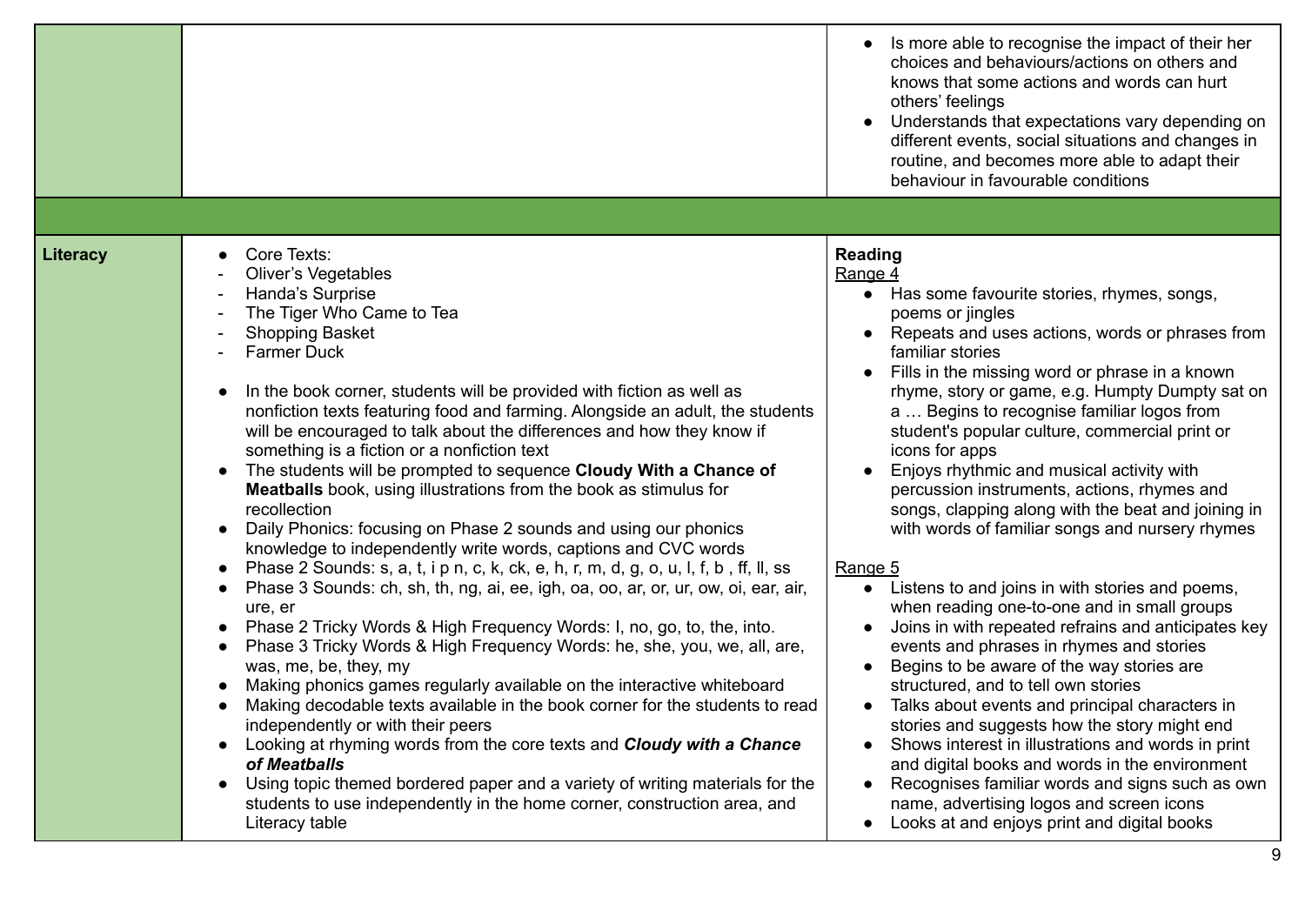| • Retelling different stories as well as the film <b>Cloudy with a Chance of</b> |
|----------------------------------------------------------------------------------|
| <b>Meatballs</b> through drawing and writing                                     |

- Providing writing paper and reading materials for the home corner to assist with independent writing and investigations of different foods i.e. writing menus, shopping lists, recipes etc.
- Providing opportunities for the students to learn how to write their names in different ways - with pens, pencils, chalks, writing in the sand, with paint, etc.
- Explaining the importance of labelling our work with our name
- Writing notes and letters to the characters from our core texts and the film *Cloudy with a Chance of Meatballs*
- Labelling different types of foods and classifying them based on their characteristics (i.e. shape, colour, texture, sweet or sour taste, grow on trees or in the ground, etc.)
- Students will write or record recipes and instructions for different foods that they make. Writing down the instructions/recipe to make the 'The Flint Lockwood Diatonic Super Mutating Dynamic Food Replicator' from the film *Cloudy with a Chance of Meatballs*
- Using speech bubbles and thought bubbles to write about what the story and film characters might be thinking about or saying in *Cloudy with a Chance of Meatballs*
- Writing different food 'fact files' i.e. The apples grow on an apple tree, carrots and potatoes grow in the ground, etc.
- Playing the silly soup game for rhyme and alliteration
- Writing lists What food does Flint make fall from the sky? What foods are healthy vs unhealthy?
- Students will design their own signs and posters for the classroom and the Learning Garden to write about the importance of sustainable farming
- Role playing and re-enacting the different core texts and providing props for the students to explore them creatively
- Writing movie tickets leading up to our film screening of *Cloudy with a Chance of Meatballs*
- *●* After watching the film *Cloudy with a Chance of Meatballs*, the students will complete a film review to discuss their favourite scenes, characters and give it an overall 'star rating'
- Matching initial sounds to characters/objects relating to the film *Cloudy with a Chance of Meatballs*- L is for Lollipop, B is for Burger, S is for Soil, etc.
- Singing along to the Phase 2 and Phase 3 Jolly Phonics songs on YouTube
- Using a phonics themed sound chart to help with student initiated writing

#### independently

### **Writing**

#### Range 4

- Distinguishes between the different marks they make
- Enjoys drawing and writing on paper, on screen and on different textures, such as in sand or playdough and through using touch-screen technology.

- Makes up stories, play scenarios, and drawings in response to experiences, such as outings
- Sometimes gives meaning to their drawings and paintings
- Ascribes meanings to signs, symbols and words that they see in different places, including those they make themselves
- Includes mark making and early writing in their play
- Imitates adults' writing by making continuous lines of shapes and symbols (early writing) from left to right
- Attempts to write their own name, or other names and words, using combinations of lines, circles and curves, or letter-type shapes
- Shows interest in letters on a keyboard, identifying the initial letter of their own name and other familiar words
- Begins to make letter-type shapes to represent the initial sound of their name and other familiar words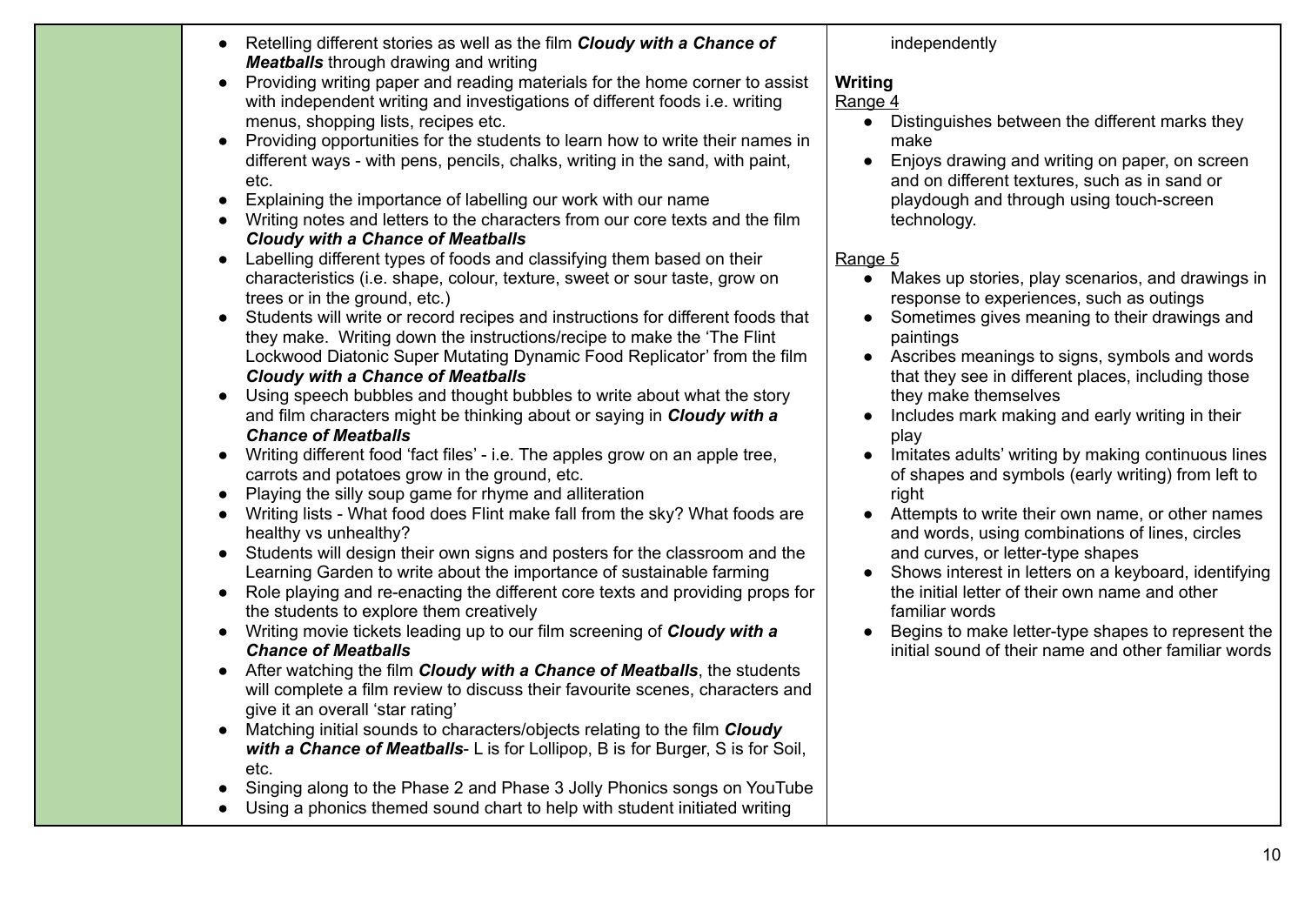|                    | Writing about our class ducklings - How do we look after them? Writing a<br>duck diary to record our observations of them, etc.                                                                                                                                                                                                                                                                                                                                                                                                                                                                                                                                                                                                                                                                                                                                                                                                                                                                                                                                                                                                                                                                                                                                                                                                                                                                                                                                                                                                                                                                                                                                                                                                                                                                                                                                                                                                                                                                                                                                                                                                                                                               |                                                                                                                                                                                                                                                                                                                                                                                                                                                                                                                                                                                                                                                                                                                                                                                                                                                                                                                                                                                                                                                 |
|--------------------|-----------------------------------------------------------------------------------------------------------------------------------------------------------------------------------------------------------------------------------------------------------------------------------------------------------------------------------------------------------------------------------------------------------------------------------------------------------------------------------------------------------------------------------------------------------------------------------------------------------------------------------------------------------------------------------------------------------------------------------------------------------------------------------------------------------------------------------------------------------------------------------------------------------------------------------------------------------------------------------------------------------------------------------------------------------------------------------------------------------------------------------------------------------------------------------------------------------------------------------------------------------------------------------------------------------------------------------------------------------------------------------------------------------------------------------------------------------------------------------------------------------------------------------------------------------------------------------------------------------------------------------------------------------------------------------------------------------------------------------------------------------------------------------------------------------------------------------------------------------------------------------------------------------------------------------------------------------------------------------------------------------------------------------------------------------------------------------------------------------------------------------------------------------------------------------------------|-------------------------------------------------------------------------------------------------------------------------------------------------------------------------------------------------------------------------------------------------------------------------------------------------------------------------------------------------------------------------------------------------------------------------------------------------------------------------------------------------------------------------------------------------------------------------------------------------------------------------------------------------------------------------------------------------------------------------------------------------------------------------------------------------------------------------------------------------------------------------------------------------------------------------------------------------------------------------------------------------------------------------------------------------|
| <b>Mathematics</b> | Building up the students' interest in counting and numbers through rhymes<br>and songs<br>Using objects and pictures to encourage and support their involvement in<br>singing<br>Creating different types of numbers lines with the students – fruit, farm<br>animals etc.<br>Provide magnetic pictures/number symbols linked to number rhymes/songs<br>for use in group sessions or on a Maths table when Students are working<br>independently. Use questioning to support understanding of numbers and<br>mathematical language - What number comes next? How many have you<br>got altogether?<br>The students will do a 'colour by number' worksheet relating to <b>Cloudy with</b><br>a Chance of Meatballs<br>Continuing to expose the students to numerals 0-10 and beyond<br>$\bullet$<br>Using Numicon to recognise numbers and quantities from 1-10 and beyond<br>Extension: introduce teen numbers<br>Counting and comparing the number of food, animals, tractors, etc. in<br>different pictures<br>Students will measure and compare the lengths and sizes of different foods<br>$\bullet$<br>Making repeating patterns with food, like healthy fruit kebabs<br>Showing an interest in representing numbers by making marks on paper -<br>i.e. tally marks to record the number of foods, etc<br>Ordering characters and objects from the film Cloudy with a Chance of<br><b>Meatballs</b> by size e.g. largest to smallest<br>Sorting and counting herbs, plants, fruit and vegetables found in The<br>Learning Garden<br>Exploring 2D shapes, introducing mathematical language to name sides<br>$\bullet$<br>and corners<br>Extension: Introducing 3D shape names<br>Using mathematical language to describe different foods, animals, and their<br>visual features - big, small, tall, short, heavy, light, long, wide, etc.<br>Learning about the days of the week and monitoring the daily temperature<br>and weather trends through the BBC Weather Report<br>Learning about the months of the year and the seasons<br>In the home corner, students will have opportunities to explore lots of<br>environmental Maths concepts, such as a calendar, a clock, a purse with | Comparison<br>Range 4<br>Beginning to compare and recognise changes in<br>$\bullet$<br>numbers of things, using words like more, lots or<br>'same'<br>Range 5<br>Compares two small groups of up to five objects,<br>$\bullet$<br>saying when there are the same number of<br>objects in each group, e.g. You've got two, I've got<br>two. Same!<br>Counting<br>Range 4<br>Begins to say numbers in order, some of which<br>are in the right order (ordinality)<br>Range 5<br>Points or touches (tags) each item, saying one<br>$\bullet$<br>number for each item, using the stable order of<br>1,2,3,4,5<br>Uses some number names and number language<br>within play, and may show fascination with large<br>numbers<br>Begin to recognise numerals 0 to 10<br><b>Cardinality</b><br>Range 4<br>In everyday situations, takes or gives two or three<br>objects from a group<br>Beginning to notice numerals (number symbols)<br>Beginning to count on their fingers.<br>Range 5<br>Subitises one, two and three objects (without<br>$\bullet$ |
|                    | money, etc.<br>Introducing money in role play areas so that the students can explore how                                                                                                                                                                                                                                                                                                                                                                                                                                                                                                                                                                                                                                                                                                                                                                                                                                                                                                                                                                                                                                                                                                                                                                                                                                                                                                                                                                                                                                                                                                                                                                                                                                                                                                                                                                                                                                                                                                                                                                                                                                                                                                      | counting)<br>Counts up to five items, recognising that the last                                                                                                                                                                                                                                                                                                                                                                                                                                                                                                                                                                                                                                                                                                                                                                                                                                                                                                                                                                                 |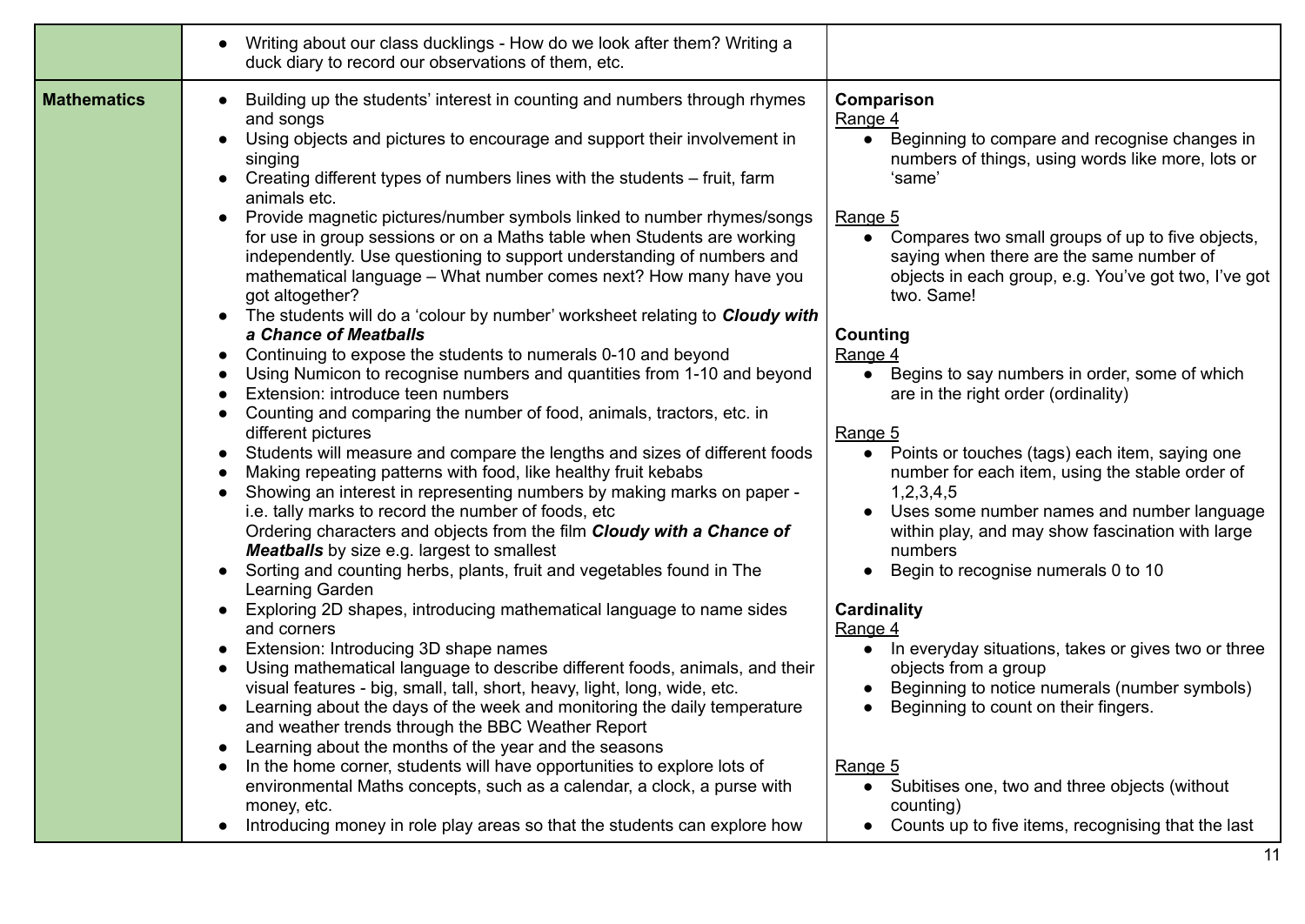to use and handle money correctly in their role play - i.e. using money to buy food, etc

- Shop in the Learning Garden the students will need to plant seeds and water the flowers, but also select the correct amount of coins and money to pay for each item in the shop
- Students will be encouraged to sort and classify food according to different categories and counting them (fruits, vegetables, grains, etc.) - Which group has the most food? Which group has the least amount of food? Then they will be asked to count how many foods are in each individual category.
- Measuring and weighing different types of food which foods are heavy? Which foods are light? How can we record our findings?
- Students will carefully measure food ingredients when cooking and baking in class
- The students will think about the amount of time it takes for something to cook or bake and then they will record their predictions
- Students will begin to explore the concept of more and less through fruit and milk time, discussing what will happen to a quantity when a number of students eat them.
- Using different food items, students will be encouraged to add groups together to find a total.
- Data handling Who enjoys visiting the shops? What are your favourite foods to eat?
- Subtraction The students will use the story "Handa's Surprise" to explore the concepts of subtraction and 'taking away'
- Time telling time through food (morning, evening, o'clock) i.e. "In the morning I eat…" and "At noon, it is lunch time"
- Sequence a Farmers Day in chronological order first, next, then, finally
- Using the film *Cloudy with a Chance of Meatballs* to understand how seasons and the weather patterns can change over time Teaching doubling, halving, and sharing using food as a stimulus
- Exploring symmetry and patterns inside of cut fruit and vegetables
- Encouraging the students to count and represent numbers in different ways - i.e. with marks on paper (like writing numbers or tally marks), counting on our fingers, counting physical objects, etc.
- $\bullet$  Using and reinforcing positional language i.e. under, in front of, behind, in, next to, beside, on top of, etc.

number said represents the total counted so far (cardinal principle)

- Links numerals with amounts up to 5 and maybe beyond
- Explores using a range of their own marks and signs to which they ascribe mathematical meanings

### **Composition**

#### Range 5

- Through play and exploration, beginning to learn that numbers are made up (composed) of smaller numbers
- Beginning to use understanding of number to solve practical problems in play and meaningful activities
- Beginning to recognise that each counting number is one more than the one before
- Separates a group of three or four objects in different ways, beginning to recognise that the total is still the same

### **Spatial Awareness**

### Range 4

- Moves their bodies and toys around objects and explores fitting into spaces
- Begins to remember their way around familiar environments
- Responds to some spatial and positional language

● Explores how things look from different viewpoints

including things that are near or far away

### Range 5

**Shape** Range 4

- Responds to and uses language of position and direction
- Predicts, moves and rotates objects to fit the space or create the shape they would like

# STEAM investigations:

● Cooking chips- exploring how chips are made, using iPads to record our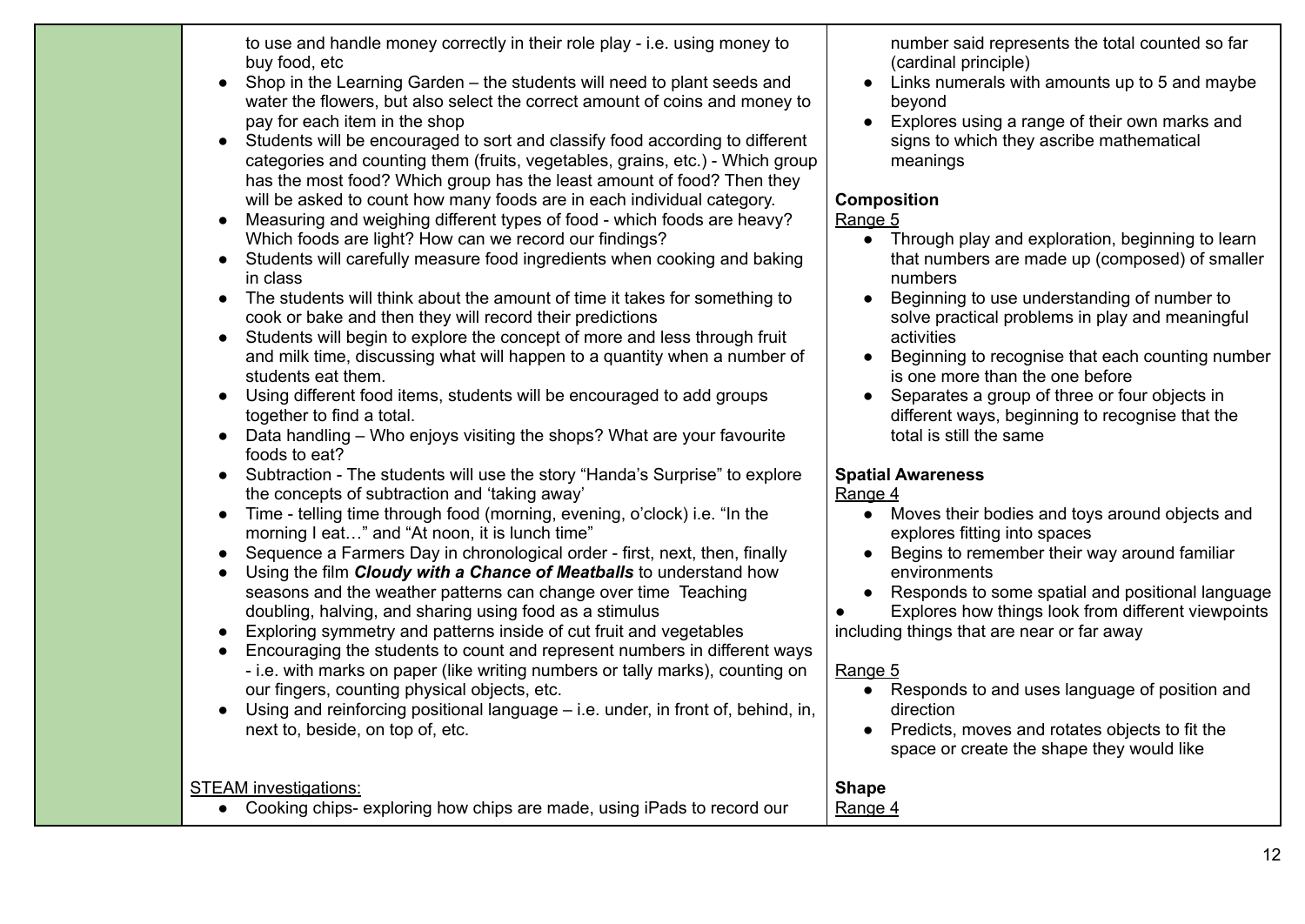process.

- Looking at food decay and why different foods decay at different rates. Making predictions and recording them with notes and observations on the iPads
- $\bullet$  Exploring the life cycle of a duck
- Students will follow recipes to cook and prepare different foods. Talking about how heat and cold affects food to make it tastier or more edible
- Chooses puzzle pieces and tries to fit them in
- Recognises that two objects have the same shape
- Makes simple constructions

### Range 5

- Chooses items based on their shape which are appropriate for the student's purpose
- Responds to both informal language and common shape names
- Shows awareness of shape similarities and differences between objects
- Enjoys partitioning and combining shapes to make new shapes with 2D and 3D shapes
- Attempts to create arches and enclosures when building, using trial and improvement to select blocks

# **Pattern**

#### Range 4

- Joins in and anticipates repeated sound and action patterns
- Is interested in what happens next using the pattern of everyday routines

# Range 5

- Creates their own spatial patterns showing some organisation or regularity
- Explores and adds to simple linear patterns of two or three repeating items, e.g. stick, leaf (AB) or stick, leaf, stone (ABC)
- Joins in with simple patterns in sounds, objects, games and stories dance and movement, predicting what comes next

# **Measures**

- Explores differences in size, length, weight and capacity
- Beginning to understand some talk about immediate past and future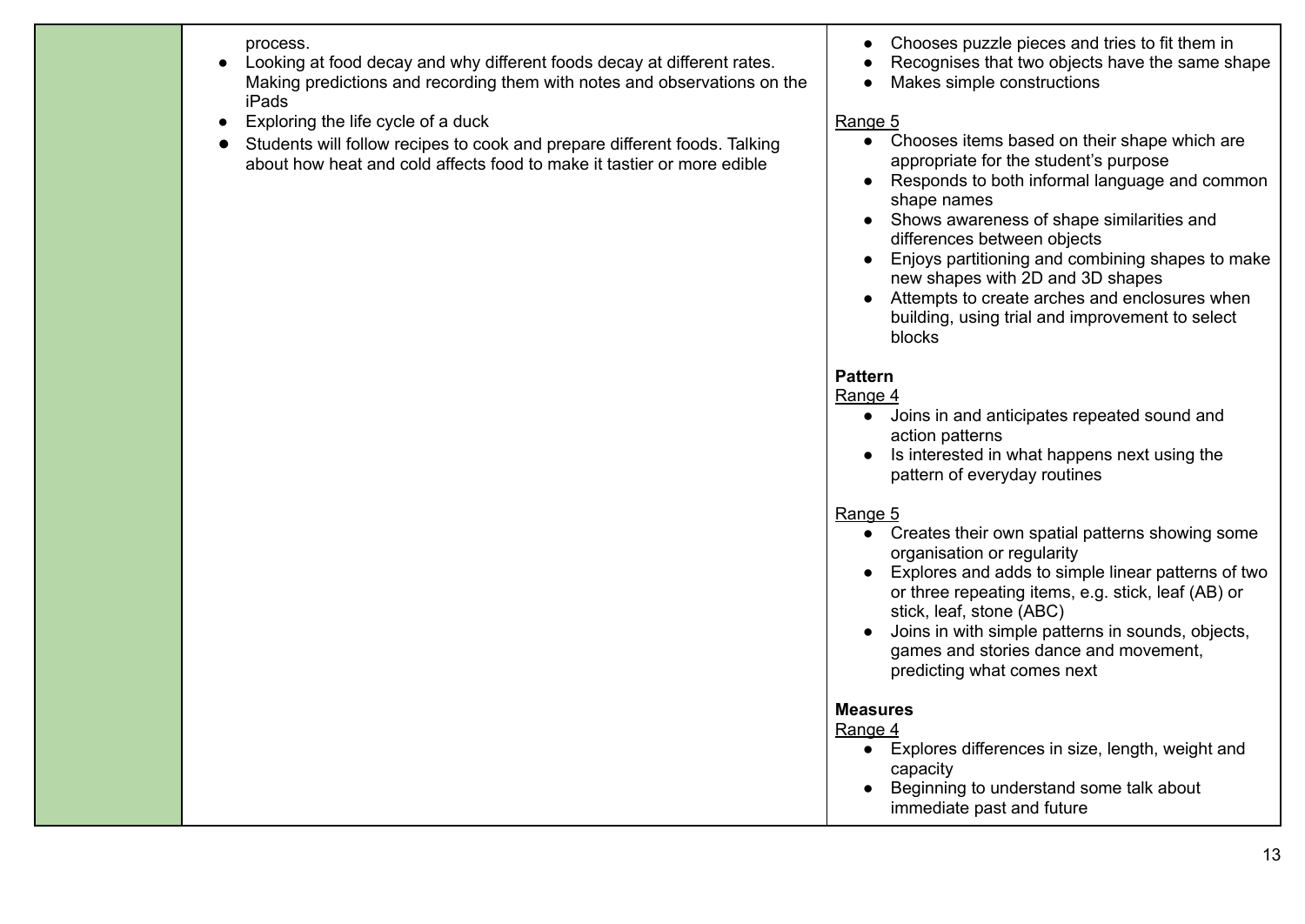|                                          |                                                                                                                                                                                                                                                                                                                                                                                                                                                                                                                                                                                                                                                                                                                                                                                                                                                                                                                                                                                                                                                                                                                                                                                                                                                                                                                                                                                                                                                                                                                                                                                                                                                                                                                                                                                                                                                                                          | Beginning to anticipate times of the day such as<br>mealtimes or home time<br>Range 5<br>• In meaningful contexts, finds the longer or shorter,<br>heavier or lighter and more/less full of two items<br>Recalls a sequence of events in everyday life and<br>stories                                                                                                                                                                                                                                                                                                                                                                                                                                                                                                                                                                                                                                                                                                                                                                                                                                                           |
|------------------------------------------|------------------------------------------------------------------------------------------------------------------------------------------------------------------------------------------------------------------------------------------------------------------------------------------------------------------------------------------------------------------------------------------------------------------------------------------------------------------------------------------------------------------------------------------------------------------------------------------------------------------------------------------------------------------------------------------------------------------------------------------------------------------------------------------------------------------------------------------------------------------------------------------------------------------------------------------------------------------------------------------------------------------------------------------------------------------------------------------------------------------------------------------------------------------------------------------------------------------------------------------------------------------------------------------------------------------------------------------------------------------------------------------------------------------------------------------------------------------------------------------------------------------------------------------------------------------------------------------------------------------------------------------------------------------------------------------------------------------------------------------------------------------------------------------------------------------------------------------------------------------------------------------|---------------------------------------------------------------------------------------------------------------------------------------------------------------------------------------------------------------------------------------------------------------------------------------------------------------------------------------------------------------------------------------------------------------------------------------------------------------------------------------------------------------------------------------------------------------------------------------------------------------------------------------------------------------------------------------------------------------------------------------------------------------------------------------------------------------------------------------------------------------------------------------------------------------------------------------------------------------------------------------------------------------------------------------------------------------------------------------------------------------------------------|
| <b>Understanding the</b><br><b>World</b> | Exploring weather patterns (past weather and weather forecasts) - What<br>was the weather like yesterday? What will it be like tomorrow?<br>The students will use the iPads and the interactive whiteboard to explore a<br>variety of phonics games, letter formation, and number formation.<br>Students will use Adobe Voice app to record and retell recipes and<br>$\bullet$<br>instructions<br>In the role play corner outside, students will be encouraged to act out and<br>role play working in a market place, using key vocabulary associated with<br>this.<br>Students will learn about the foods that are traditional to several countries<br>and their importance to the culture of that country by cooking and eating<br>them.<br>Students will look at the countries using Google Maps, exploring its different<br>$\bullet$<br>features and functions.<br>Understanding the importance of growing our own food to eat healthily and<br>$\bullet$<br>protect the environment - eating locally to help local businesses and reduce<br>our environmental footprint<br>Exploring changes to nature during summer to understand growth and<br>$\bullet$<br>decay and changes over time<br>Sequencing our daily routines and the days of the week in chronological<br>$\bullet$<br>order<br>Discussing how we spent our half-term holidays<br>Using our film Cloudy with a Chance of Meatballs to talk about<br>environmental issues and what we can do to protect our planet and look<br>after it as well as one another – how can we take environmental action?<br>Looking at Day/Night - and understanding that the Earth rotates completely<br>once every 24 hours<br>The students will grow bean sprouts<br>Looking at what a human being needs to stay healthy - sleep, food,<br>exercise, water, and hygiene<br>Making a healthy packed lunch - what would we put in it? | <b>People and Communities</b><br>Range 4<br>• Has a sense of own immediate family and<br>relations and pets<br>In pretend play, imitates everyday actions and<br>$\bullet$<br>events from own family and cultural background,<br>e.g. making and drinking tea, going to the barbers,<br>being a cat, dog or bird<br>Beginning to have their own friends<br>Learns that they have similarities and differences<br>that connect them to, and distinguish them from,<br>others<br>Range 5<br>Shows interest in the lives of people who are<br>$\bullet$<br>familiar to them<br>Enjoys joining in with family customs and routines<br>Remembers and talks about significant events in<br>their own experience<br>Recognises and describes special times or events<br>for family or friends<br>Shows interest in different occupations and ways<br>of life indoors and outdoors<br>Knows some of the things that make them unique,<br>and can talk about some of the similarities and<br>differences in relation to friends or family<br><b>The World</b><br>Range 4<br>Notices detailed features of objects in their<br>environment |
|                                          | Investigating food in the past versus food now                                                                                                                                                                                                                                                                                                                                                                                                                                                                                                                                                                                                                                                                                                                                                                                                                                                                                                                                                                                                                                                                                                                                                                                                                                                                                                                                                                                                                                                                                                                                                                                                                                                                                                                                                                                                                                           | Can talk about some of the things they have<br>$\bullet$                                                                                                                                                                                                                                                                                                                                                                                                                                                                                                                                                                                                                                                                                                                                                                                                                                                                                                                                                                                                                                                                        |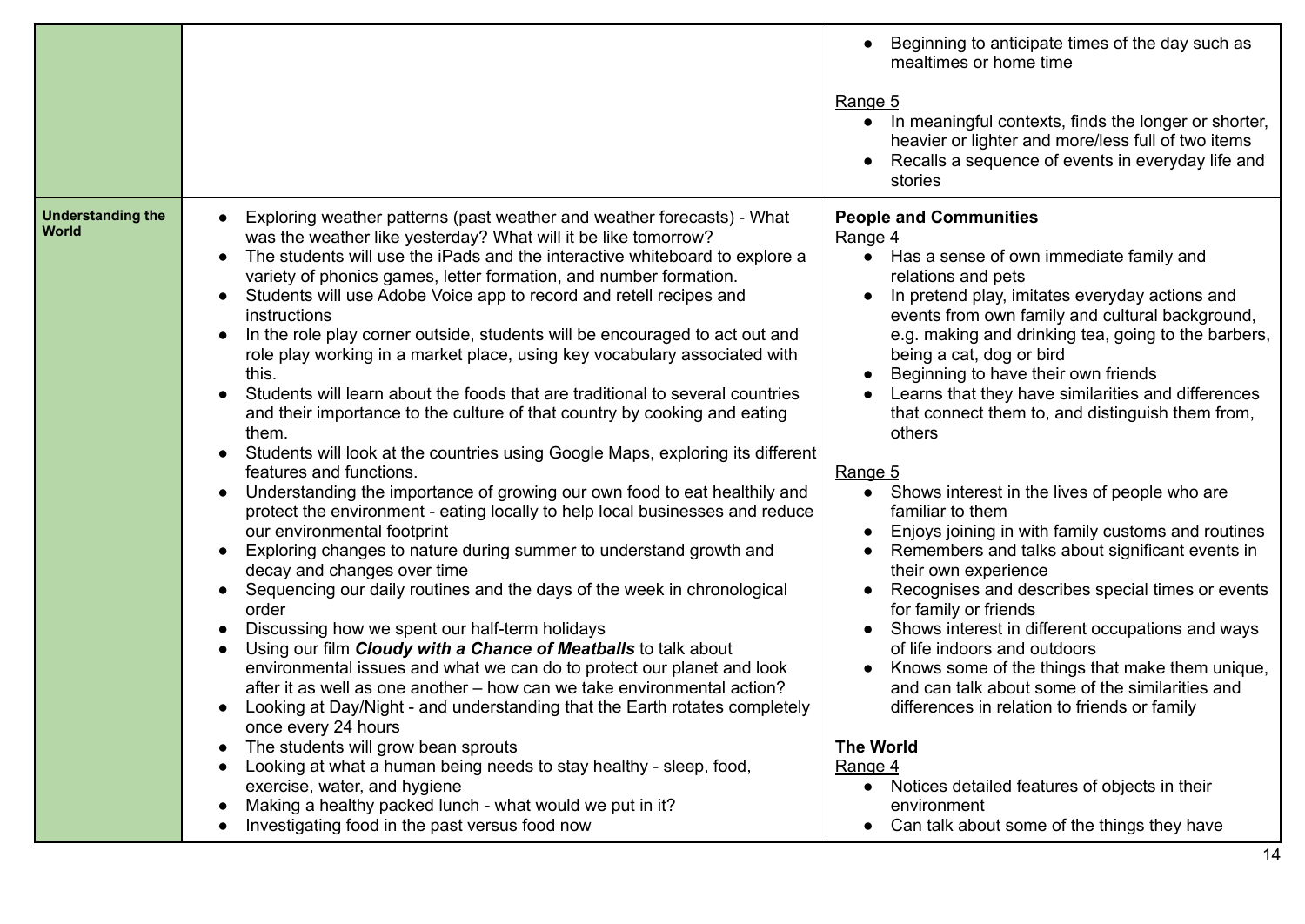| Selecting and using different technology relating to food - electric mixers,<br>blenders, a garlic press, a juicer, rolling pins, ovens, microwaves, etc. - what<br>would you choose to make a fruit smoothie? What would you choose to<br>make a pizza?<br>Students to explore the concept of invention - what do inventors do? what<br>can we make our own invention and how?<br>Exploring different animal habitats in "Handa's Surprise" and talking about<br>predators and prey, animal camouflage, different animal food diets, the food<br>chain, etc.<br>Understand the different needs of farm animals - food, exercise, care,<br>shelter, etc<br>Compare new and old farming techniques i.e. milking a cow (what is the<br>same/ different)?<br>Understanding how and why we recycle things, why it's important to look<br>$\bullet$<br>after our planet and how we can sustainably farm and source local foods<br>Looking at Cloudy with a Chance of Meatballs as a stimulus to discuss<br>climate change, air pollution, and the dangers it has on the environment,<br>and the effects it has on farming and agriculture<br>Looking at the importance of water - Why do we need water to survive?<br>Who needs water? (i.e. plants, people, animals)<br>Looking after our class ducklings, students will look at their lifecycle and<br>what they need to grow healthily<br>Do the fruits in the story "Handa's Surprise" grow in our country? Where can<br>we buy them from?<br><b>STEAM</b> investigations:<br>Observing and tasting the food from "Handa's Surprise" and recording our<br>$\bullet$<br>favourites and least favourites<br>Observing decaying food and how it rots and changes over time<br>Baking bread - identifying where the ingredients come from and how yeast<br>is formed in bread<br>Cooking different world cuisines and exploring different food traditions<br>around the world | observed such as plants, animals, natural and<br>found objects<br>Enjoys playing with small world reconstructions,<br>$\bullet$<br>building on first-hand experiences, e.g. visiting<br>farms, garages, train tracks, walking by river or<br>lake<br>Range 5<br>Comments and asks questions about aspects of<br>their familiar world such as the place where they<br>live or the natural world<br>Talks about why things happen and how things<br>$\bullet$<br>work<br>Developing an understanding of growth, decay<br>$\bullet$<br>and changes over time<br>Shows care and concern for living things and the<br>environment<br>Begin to understand the effect their behaviour can<br>have on the environment<br><b>Technology</b><br>Range 4<br>Seeks to acquire basic skills in turning on and<br>operating some digital equipment<br>Operates mechanical toys, e.g. turns the knob on<br>$\bullet$<br>a wind-up toy or pulls back on a friction car<br>Plays with water to investigate "low technology"<br>such as washing and cleaning<br>Uses pipes, funnels and other tools to carry/<br>transport water from one place to another<br>Range 5<br>Knows how to operate simple equipment, e.g.<br>turns on CD player, uses a remote control, can<br>navigate touch-capable technology with support<br>Shows an interest in technological toys with knobs<br>or pulleys, real objects such as cameras, and<br>touchscreen devices such as mobile phones and |
|--------------------------------------------------------------------------------------------------------------------------------------------------------------------------------------------------------------------------------------------------------------------------------------------------------------------------------------------------------------------------------------------------------------------------------------------------------------------------------------------------------------------------------------------------------------------------------------------------------------------------------------------------------------------------------------------------------------------------------------------------------------------------------------------------------------------------------------------------------------------------------------------------------------------------------------------------------------------------------------------------------------------------------------------------------------------------------------------------------------------------------------------------------------------------------------------------------------------------------------------------------------------------------------------------------------------------------------------------------------------------------------------------------------------------------------------------------------------------------------------------------------------------------------------------------------------------------------------------------------------------------------------------------------------------------------------------------------------------------------------------------------------------------------------------------------------------------------------------------------------------------------------------------------------------|----------------------------------------------------------------------------------------------------------------------------------------------------------------------------------------------------------------------------------------------------------------------------------------------------------------------------------------------------------------------------------------------------------------------------------------------------------------------------------------------------------------------------------------------------------------------------------------------------------------------------------------------------------------------------------------------------------------------------------------------------------------------------------------------------------------------------------------------------------------------------------------------------------------------------------------------------------------------------------------------------------------------------------------------------------------------------------------------------------------------------------------------------------------------------------------------------------------------------------------------------------------------------------------------------------------------------------------------------------------------------------------------------------------------------------------------------------------|
|                                                                                                                                                                                                                                                                                                                                                                                                                                                                                                                                                                                                                                                                                                                                                                                                                                                                                                                                                                                                                                                                                                                                                                                                                                                                                                                                                                                                                                                                                                                                                                                                                                                                                                                                                                                                                                                                                                                          | tablets<br>Shows skill in making toys work by pressing parts                                                                                                                                                                                                                                                                                                                                                                                                                                                                                                                                                                                                                                                                                                                                                                                                                                                                                                                                                                                                                                                                                                                                                                                                                                                                                                                                                                                                   |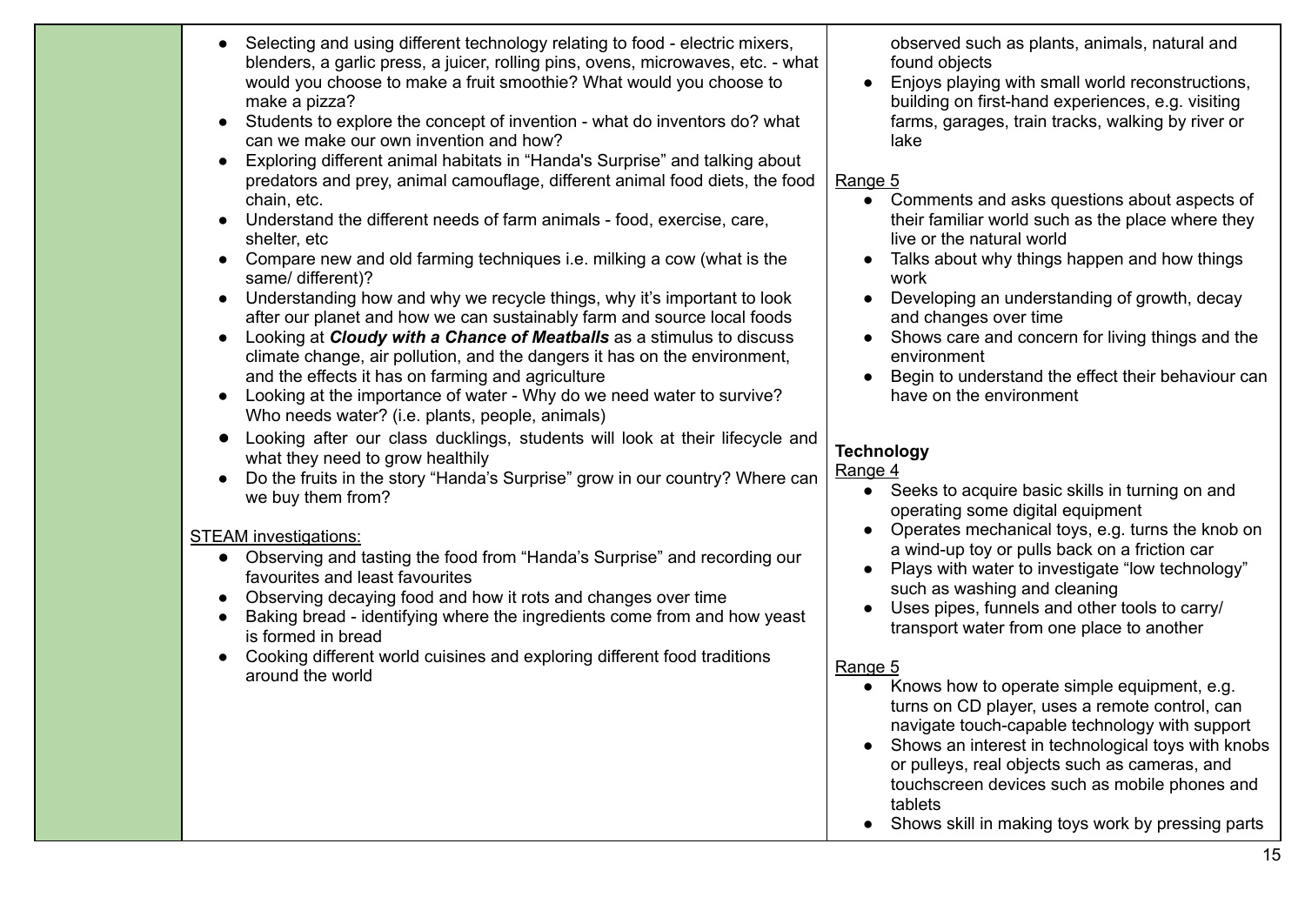|                                                                                                                                                                                                                                                                                                                                                                                                                                                                                                                                                                                                                                                                                                                                                                                                                                                                                                                                                                                                                                                                                                                                                                                                                                                                                                                                                                                                                                                                                                                                                                                                                                                                                                                                                                                                                                                                                                                                                                                                                                                                                                          | movements or new images<br>Knows that information can be retrieved from<br>$\bullet$<br>digital devices and the internet<br>Plays with a range of materials to learn cause and<br>effect, for example, makes a string puppet using dowels<br>and string to suspend the puppet                                                                                                                                                                                                                                                                                                                                                                                                                                                                                                                                                                                                                                                                                                                                                                                                                                                                                                                                                                                                                                                                                                           |
|----------------------------------------------------------------------------------------------------------------------------------------------------------------------------------------------------------------------------------------------------------------------------------------------------------------------------------------------------------------------------------------------------------------------------------------------------------------------------------------------------------------------------------------------------------------------------------------------------------------------------------------------------------------------------------------------------------------------------------------------------------------------------------------------------------------------------------------------------------------------------------------------------------------------------------------------------------------------------------------------------------------------------------------------------------------------------------------------------------------------------------------------------------------------------------------------------------------------------------------------------------------------------------------------------------------------------------------------------------------------------------------------------------------------------------------------------------------------------------------------------------------------------------------------------------------------------------------------------------------------------------------------------------------------------------------------------------------------------------------------------------------------------------------------------------------------------------------------------------------------------------------------------------------------------------------------------------------------------------------------------------------------------------------------------------------------------------------------------------|-----------------------------------------------------------------------------------------------------------------------------------------------------------------------------------------------------------------------------------------------------------------------------------------------------------------------------------------------------------------------------------------------------------------------------------------------------------------------------------------------------------------------------------------------------------------------------------------------------------------------------------------------------------------------------------------------------------------------------------------------------------------------------------------------------------------------------------------------------------------------------------------------------------------------------------------------------------------------------------------------------------------------------------------------------------------------------------------------------------------------------------------------------------------------------------------------------------------------------------------------------------------------------------------------------------------------------------------------------------------------------------------|
| <b>Expressive Art &amp;</b><br>Retelling core texts through imaginative role play and drama in the Learning<br><b>Design</b><br>Garden<br>Making and re-creating different foods from the film Cloudy with a Chance<br>of Meatballs<br>The home corner will be set up as a 'Greenside Grocers' for the students to<br>$\bullet$<br>role play how to shop ad pay for food at the supermarket<br>Students will create an 'edible portrait'- using food items, they will place<br>$\bullet$<br>them around a table to create a piece of art<br>Fruit and vegetable printing using different foods - lemon, pear, grapefruit,<br>$\bullet$<br>etc<br>Creating models of food with the playdough and plasticine and then sorting<br>the food into different food groups - fruit and vegetables, grains, dairy, meat<br>and poultry, etc.<br>Using props and costumes to act out the different core texts as well as the<br>film Cloudy with a Chance of Meatballs<br>Providing students with opportunities to review and reflect on their work -<br>$\bullet$<br>What do you like about it? What would you do differently next time?<br>Pretending to be characters from the film Cloudy with a Chance of<br>$\bullet$<br><b>Meatballs</b> , the students will think about how they can invent things, produce<br>foods, etc.<br>Imaginative role play in The Learning Garden as well as in the home corner<br>relating to the core texts and the film Cloudy with a Chance of Meatballs<br>Explore mark making materials to make different patterns and textures -<br>$\bullet$<br>crayons, chalks, pastels, colouring pencils - pressing hard/gentle, zig-zags,<br>dots, wavy lines, crosses, shading, putting one colour on top of another<br>Making food collages using newspaper cuttings and pictures<br>The students will use different coloured paper to weave baskets from<br>$\bullet$<br>"Handa's Surprise" to enhance their fine motor skills<br>Students will create vegetables from the book "Oliver's Vegetables"<br>singing topic related Nursery rhymes and songs like "On Top of Spaghetti" | <b>Creating with materials</b><br>Range 4<br>Joins in singing songs<br>$\bullet$<br>Creates sounds by rubbing, shaking, tapping,<br>striking or blowing<br>Shows an interest in the way sound makers and<br>instruments sound and experiments with ways of<br>playing them, e.g. loud/quiet, fast/slow<br>Experiments with ways to enclose a space, create<br>$\bullet$<br>shapes and represent actions, sounds and objects<br>Enjoys and responds to playing with colour in a<br>$\bullet$<br>variety of ways, for example combining colours<br>Uses 3D and 2D structures to explore materials<br>and/or to express ideas<br>Range 5<br>Explores and learns how sounds and movements<br>$\bullet$<br>can be changed • Continues to explore moving in<br>a range of ways, e.g. mirroring, creating own<br>movement patterns<br>Enjoys joining in with moving, dancing and ring<br>games<br>Sings familiar songs, e.g. pop songs, songs from<br>$\bullet$<br>TV programmes, rhymes, songs from home<br>Taps out simple repeated rhythms<br>$\bullet$<br>Develops an understanding of how to create and<br>use sounds intentionally<br>Continues to explore colour and how colours can<br>be changed<br>Develops an understanding of using lines to<br>enclose a space, and begins to use drawing to<br>represent actions and objects based on<br>imagination, observation and experience |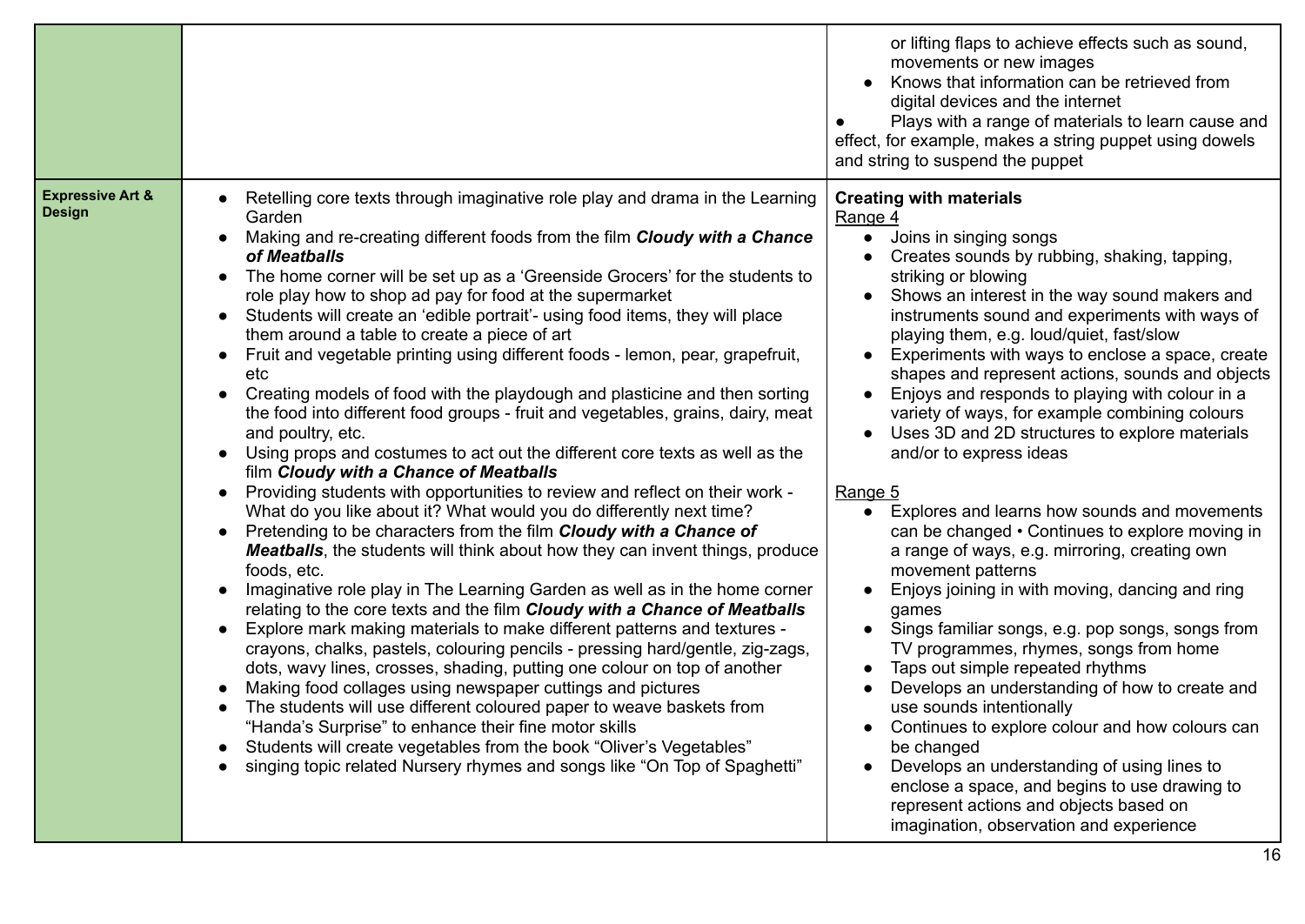|  | Uses various construction materials, e.g. joining<br>pieces, stacking vertically and horizontally,<br>balancing, making enclosures and creating spaces<br>Uses tools for a purpose<br><b>Being Imaginative and Expressive</b><br>Range 4                                                                                            |
|--|-------------------------------------------------------------------------------------------------------------------------------------------------------------------------------------------------------------------------------------------------------------------------------------------------------------------------------------|
|  | • Uses everyday materials to explore, understand<br>and represent their world – their ideas, interests<br>and fascinations<br>Begins to make believe by pretending using<br>sounds, movements, words, objects Beginning to<br>describe sounds and music imaginatively, e.g.<br>scary music<br>Creates rhythmic sounds and movements |
|  | Range 5<br>Uses movement and sounds to express<br>experiences, expertise, ideas and feelings<br>Experiments and creates movement in response<br>to music, stories and ideas<br>Sings to self and makes up simple songs<br>Creates sounds, movements, drawings to<br>accompany stories                                               |

**GGL Nursery – Academy specific vision, ethos, Learning Model and priorities Summer 2, 2022**

#### **Greenside**

Teaching film – about, through and making film: The Greenside Nursery students will explore the different themes and motifs in the film Cloudy with a Chance *of Meatballs* that relate to our topic "Food." We will examine the importance of sustainable farming, supporting local farmers and ways in which we can grow our own foods. We will look at the environmental issues and problems facing our world. Students will break down quotes from the film/script and examine them and their meaning in the context of the law today and ethical questions of over-eating food and animal products. We will look at the different characters within the film